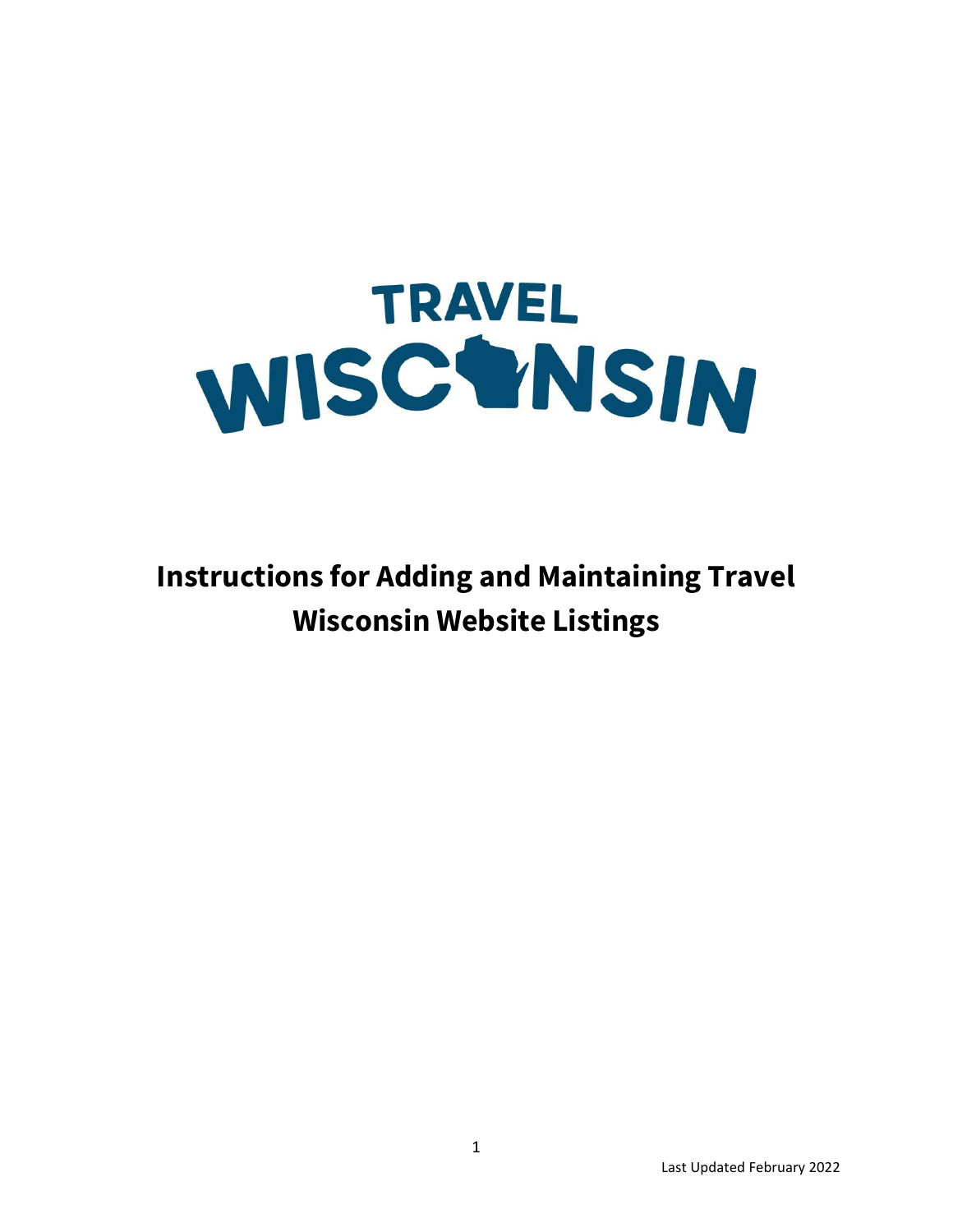# Contents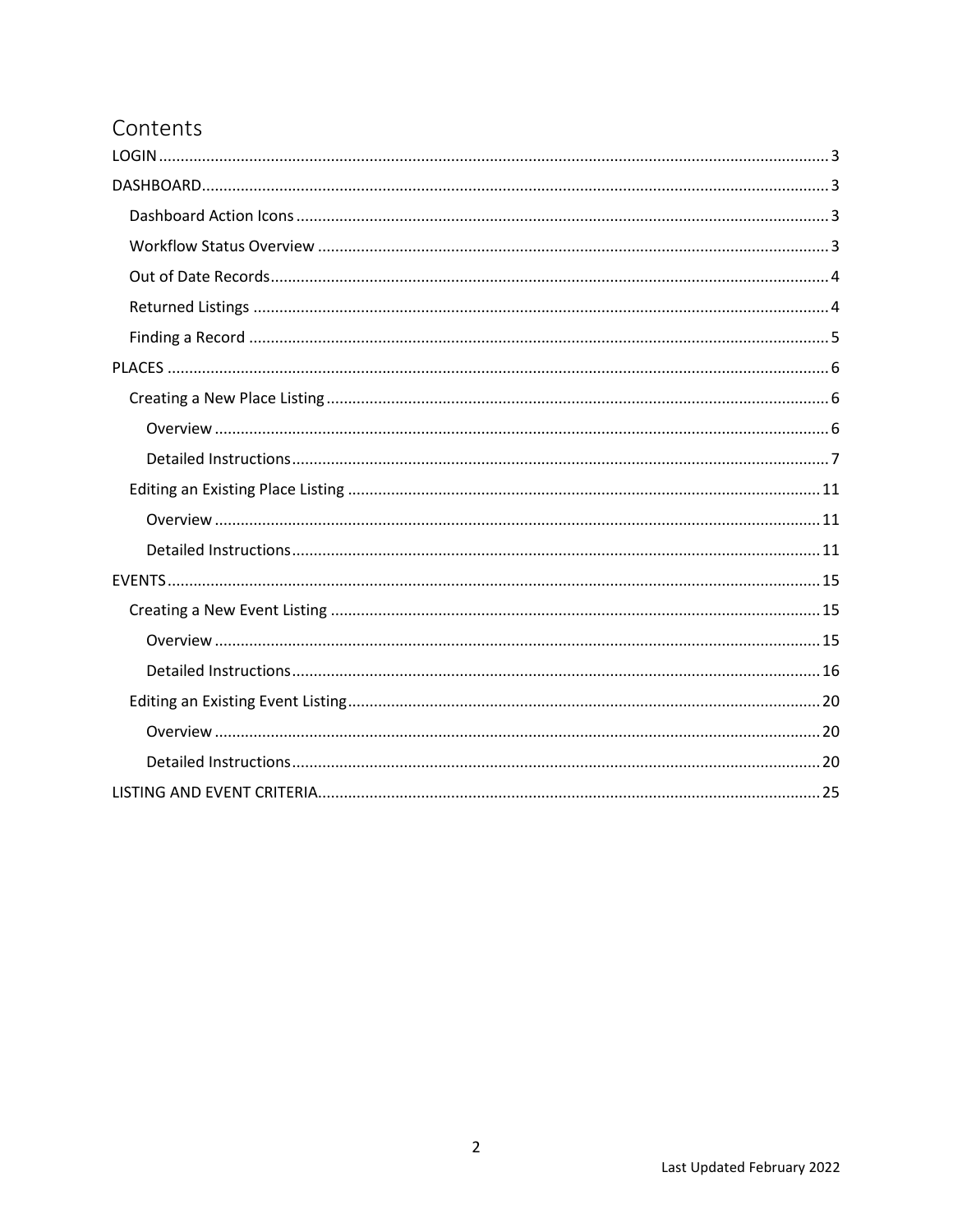## <span id="page-2-0"></span>LOGIN

Login at [www.travelwisconsin.com/admin](http://www.travelwisconsin.com/admin) with your login credentials given to you by Tourism Staff. *Please Bookmark this in your favorites for easy access.* 

## <span id="page-2-1"></span>DASHBOARD

"*My Listings*" on your dashboard includes all listings assigned to you.

This list defaults in order of the Last Updated Date. You can sort the list by Name, City, Category, Last Updated Date, or Version Status. Click on the header in which you would like the list to be sorted (Name, Date etc.) and the list will sort accordingly.

"**Places**" tab under "*My Listings*" includes records assigned to you for: Places to Stay Dining Things to Do Travel Resources Venue

"**Events**" tab under "*My Listings*" includes all the events assigned to you.

## <span id="page-2-2"></span>Dashboard Action Icons

**Comparison Report** – Use this report to see how the listing has changed and who has made the changes. Use the 'Versions' tab to view more details. You can also see comments, if any, made by Travel Wisconsin Staff & partners in the comments section on this report.

**Preview** – Use this to preview the listing to see what it will look like to viewers on TravelWisconsin.com.

**Edit** - Use this icon to make edits to your listing.

## <span id="page-2-3"></span>Workflow Status Overview

*The Status of your listing can be seen under the Version/Workflow Status column in the CMS.*

| ID     | Name                         | <b>Address</b>                                | City                | Updated                         | Workflow<br><b>Status</b> | Action        |
|--------|------------------------------|-----------------------------------------------|---------------------|---------------------------------|---------------------------|---------------|
| 250903 | 136 Restaurant & Wine Bar    | 136 N. Third Avenue<br>Sturgeon Bay, WI WI    | <b>Sturgeon Bay</b> | 1/11/2016 10:40:39<br><b>AM</b> | Archived                  | $\mathsf{D}$  |
| 261651 | 1847 at the Stamm House      | 6625 Century Ave<br>Middleton, WI 53562       | Middleton           | 9/30/2015 11:05:45<br>AM        | Published                 |               |
| 274347 | 1848                         | 11 E 2nd St<br>Fond du Lac, WI 54937          | Fond du Lac         | 6/2/2016 7:45:38<br><b>AM</b>   | Archived                  | P             |
| 260071 | 1919 Kitchen & Tap           | 1265 Lombardi Ave<br>Green Bay, WI 54304      | <b>Green Bay</b>    | 9/2/2015 2:16:55<br><b>PM</b>   | Published                 | $\mathcal{P}$ |
| 194353 | 1951 West                    | 1951 Bond St<br>Green Bay, WI 54303           | Green Bay           | 7/18/2013 11:22:36<br>AM        | Published                 | ₽             |
| 199349 | 19th Hole Sports Bar & Grill | 9067 Highway 70 West<br>St. Germain, WI 54558 | St. Germain         | 1/21/2018 8:53:45<br><b>PM</b>  | Published                 |               |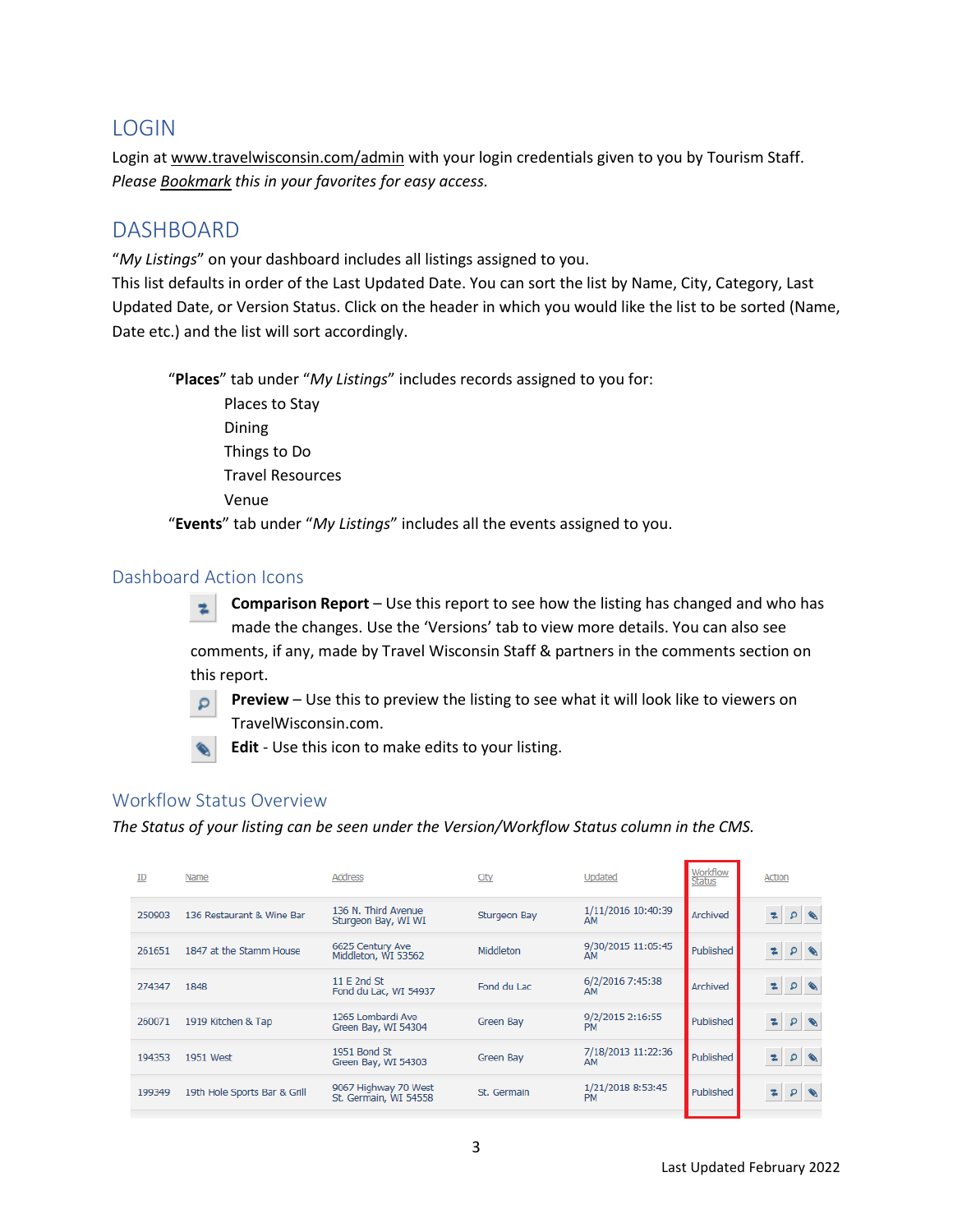**Published** – This indicates that the latest version is currently live on TravelWisconsin.com.

**Reviewing** – This indicates that you have made updates and submitted the listing to Travel Wisconsin Staff for review. The new edits will not be live on TravelWisconsin.com until the listing has been reviewed and approved. Once approved your listing will return to the status 'published.'

**Reviewing New** – This indicates that you have created a brand-new listing and submitted it to Travel Wisconsin staff for review. The listing will not be published online until it has been approved.

**In Process** – This indicates that you have saved the listing for later, so you can make further edits before submitting it for review/approval and having it published online. A listing can also be "In Process" if you go in to edit the listing and leave the listing without either hitting "Cancel," "Save for Later," or submitting it for approval.

**Returned** – This indicates that Travel Wisconsin Staff have reviewed your submission and returned your listing. This could be due to missing information, questions they may have etc. You can find why the listing was returned by viewing the comparison report and looking in the comments section. When a listing is returned the listing (new record), or the edits (existing record), will not appear on TravelWisconsin.com.

**Archived** – This indicates that the record is archived and is no longer published on TravelWisconsin.com. If you wish to unarchive a record, simply edit the listing as necessary and submit it for approval. Once the record is reviewed and approved by tourism staff it will change status from 'Archived' back to 'Published.' *Only archived Places will be visible in your list of records, archived events will not populate in your listings in the CMS. If you wish to unarchive an event, please contact Travel Wisconsin staff.*

## <span id="page-3-0"></span>Out of Date Records

If a record has not been edited/updated in 1+ years, it will populate in your *Out-of-Date Records* section on your Dashboard. This section is a good indicator of the listings that you should review to make sure they still have accurate and up-to-date information. Once the record has been updated and submitted for approval it will be removed from the out-of-date records section. Note: When reviewing an out-ofdate record, if no updates/edits are needed submit it for approval and add a comment that the listing has been reviewed and there were no changes. Following these steps will remove the listing from your out-of-date records list.

## <span id="page-3-1"></span>Returned Listings

If a record(s) has been returned to you, they will appear in the *Returned Listings* section on the Dashboard. Click the compare icon (2 arrows), which opens the comparison report. You will see a message in the 'comments' section of why the record was returned to you. Simply click the Edit button in the upper right, make the revisions or additions, then re-submit for approval.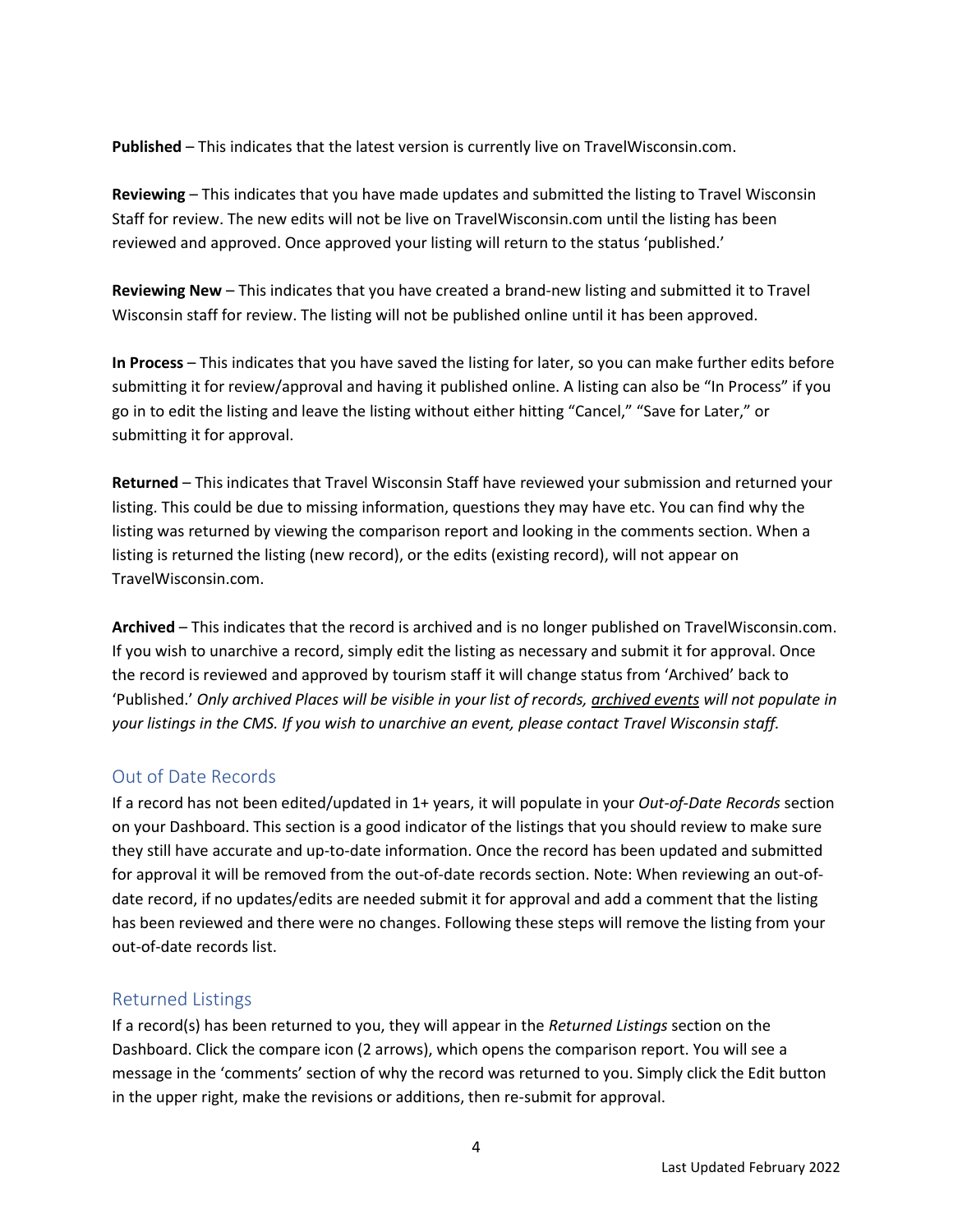#### Example of comments provided for a returned listing:

| <b>Place Comparison</b> | <b>Edit Submit Archive Request</b><br>Cancel<br><b>Preview</b>                                                                                           |
|-------------------------|----------------------------------------------------------------------------------------------------------------------------------------------------------|
| Place ID                | 223346                                                                                                                                                   |
| <b>Version ID</b>       | 379404                                                                                                                                                   |
| <b>Edited By</b>        | linda                                                                                                                                                    |
| <b>Edited On</b>        | 4/15/2015 8:35:32 AM                                                                                                                                     |
| <b>Comments</b>         | Sorry, but the website you provided is not a working website. Please confirm their website, try to gather at least one<br>photo and resubmit. Thank you. |

#### <span id="page-4-0"></span>Finding a Record

*To see if a record has already been created or to find a record to make edits, there are a few ways to search for a listing.*

- **Scrolling through the Pages -** You can scroll through your list to find a record by using the page numbers found in the bottom right of the page.
- **Using the Search Bar -** Use the "Search" field at the top right of the page to find a specific record. \*\* NOTE – you will need to use the dropdown offered in the Search field to choose the type of record you are searching for. As a partner you have access to "Places" and "Events". Search by using a keyword of the travel item/event name.

| <b>Manage My Account</b>               | Logout                                     |                                         |                          | Sue:                      | <b>Travel Wisconsin</b><br>м |
|----------------------------------------|--------------------------------------------|-----------------------------------------|--------------------------|---------------------------|------------------------------|
|                                        |                                            |                                         | Search                   |                           | O<br>Please Select           |
|                                        |                                            |                                         |                          |                           |                              |
| Manage Places                          |                                            |                                         |                          |                           | <b>Show Filters</b>          |
| <b>Places To Stay</b><br><b>Dining</b> | <b>Things To Do</b>                        | <b>Travel Resources</b><br><b>Venue</b> |                          | <b>Export Places</b>      | <b>Add Place</b>             |
| Showing 4782 Dining                    |                                            |                                         |                          |                           |                              |
| ID<br>Name                             | <b>Address</b>                             | City                                    | Updated                  | Workflow<br><b>Status</b> | <b>Action</b>                |
| 250903<br>136 Restaurant & Wine Bar    | 136 N. Third Avenue<br>Sturgeon Bay, WI WI | <b>Sturgeon Bay</b>                     | 1/11/2016 10:40:39<br>AM | Archived                  | t.                           |

- **Filter Feature –** When you are on the Manage Events/Places page select the "Show Filters" button at the top right. Use this to search your list using keywords and information – press "filter" and check all tabs to see if any records populated based off the filtered information.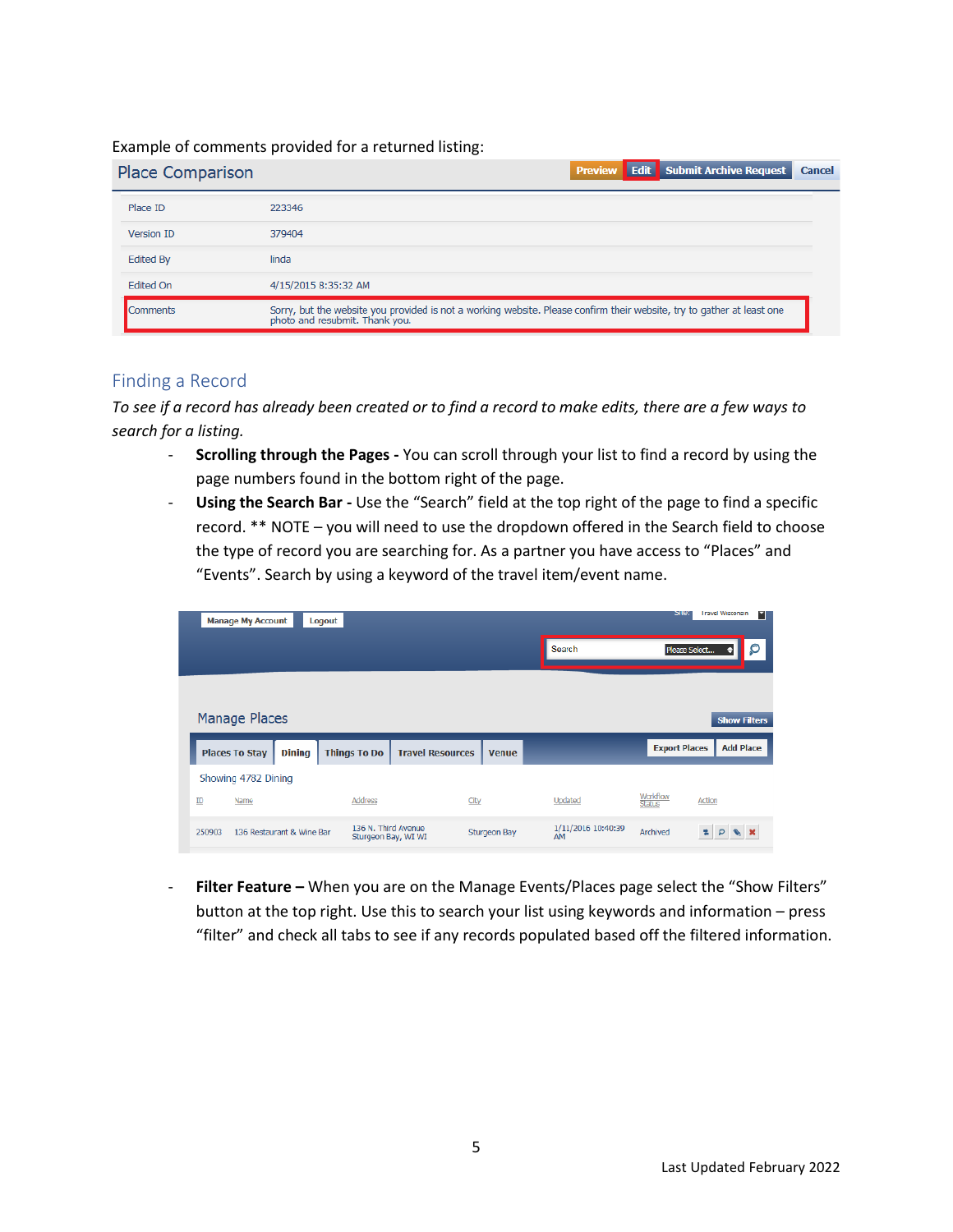|        | Manage Places         |                           |                                            |                         |                     |                                 |                    | <b>Show Filters</b>                      |
|--------|-----------------------|---------------------------|--------------------------------------------|-------------------------|---------------------|---------------------------------|--------------------|------------------------------------------|
|        | <b>Places To Stay</b> | <b>Dining</b>             | <b>Things To Do</b>                        | <b>Travel Resources</b> | <b>Venue</b>        |                                 |                    | <b>Add Place</b><br><b>Export Places</b> |
|        | Showing 4782 Dining   |                           |                                            |                         |                     |                                 |                    |                                          |
| ID     | Name                  |                           | <b>Address</b>                             | City                    |                     | Updated                         | Workflow<br>Status | <b>Action</b>                            |
| 250903 |                       | 136 Restaurant & Wine Bar | 136 N. Third Avenue<br>Sturgeon Bay, WI WI |                         | <b>Sturgeon Bay</b> | 1/11/2016 10:40:39<br><b>AM</b> | Archived           | ₽                                        |

## <span id="page-5-0"></span>PLACES

*The Places section of the CMS is where all Travel Items are created/edited. In this section you will find Places to Stay, Dining, Things to Do, Travel Resources and Venue information.* 

|       | <b>Manage Places</b><br><b>Show Filters</b> |                               |                     |                                               |                       |                                 |                           |                                          |
|-------|---------------------------------------------|-------------------------------|---------------------|-----------------------------------------------|-----------------------|---------------------------------|---------------------------|------------------------------------------|
|       | <b>Places To Stay</b>                       | <b>Dining</b>                 | <b>Things To Do</b> | <b>Travel Resources</b>                       | <b>Venue</b>          |                                 | <b>Export Places</b>      | <b>Add Place</b>                         |
| ID    | Name                                        |                               |                     | Address                                       | City                  | Updated                         | Workflow<br><b>Status</b> | Action                                   |
| 65440 | Rental                                      | 77 Sunset Strip Vacation Home |                     | Lower Clam Lake<br>Clam Lake, WI 54517        | Clam Lake             | 11/28/2012 2:57:34<br><b>PM</b> | Published                 | $\overline{\phantom{a}}$<br>$\mathbf{p}$ |
| 65324 | A Cedar Creek Lodge                         |                               |                     | 9200 W. Meadow Rd<br>Baileys Harbor, WI 54202 | <b>Baileys Harbor</b> | 11/28/2012 2:57:33<br><b>PM</b> | Published                 | ÷.<br>$\mathbf{p}$<br>$\bullet$          |
| 65392 | <b>Adventure Rentals</b>                    |                               |                     | 421 E. Wall Street<br>Eagle River, WI 54521   | Eagle River           | 11/28/2012 2:57:34<br><b>PM</b> | Published                 | ÷.<br>$\mathsf{p}$<br>♦                  |
| 65361 | Arbor Cottage                               |                               |                     | 10006 Water St. (Hwy 42)<br>Ephraim, WI 54211 | Ephraim               | 11/28/2012 2:57:34<br><b>PM</b> | Published                 | z<br>₽<br>∾                              |

## <span id="page-5-1"></span>Creating a New Place Listing

#### <span id="page-5-2"></span>Overview

- Login at [www.travelwisconsin.com/admin.](http://www.travelwisconsin.com/admin)
- Click "Places" in the left menu.
- Review the listings assigned to you in case the record already exists.
	- 1. Use the "Search" box to enter a part of the title, choose "Place" from the dropdown, click the search icon.
	- 2. Or click "show filters", enter a keyword, part of the name/title, or city and click Filter.
- If the place does not already exist, click 'Add Place.'
- Enter part of the name of the record, click Verify.
	- This will search the entire database in case another partner has entered this record.
		- If your record does not appear, click Continue and enter the full name of your record.
		- If your record does exist, cancel. Do not create a duplicate record. Contact Travel Wisconsin to request access to the existing record.
- Enter all information possible. Use the Tooltips (? icon) for clarification.
- When finished entering information, click "Save and Continue" in the upper-right.
- Click Preview to view your updates (this opens in a new window).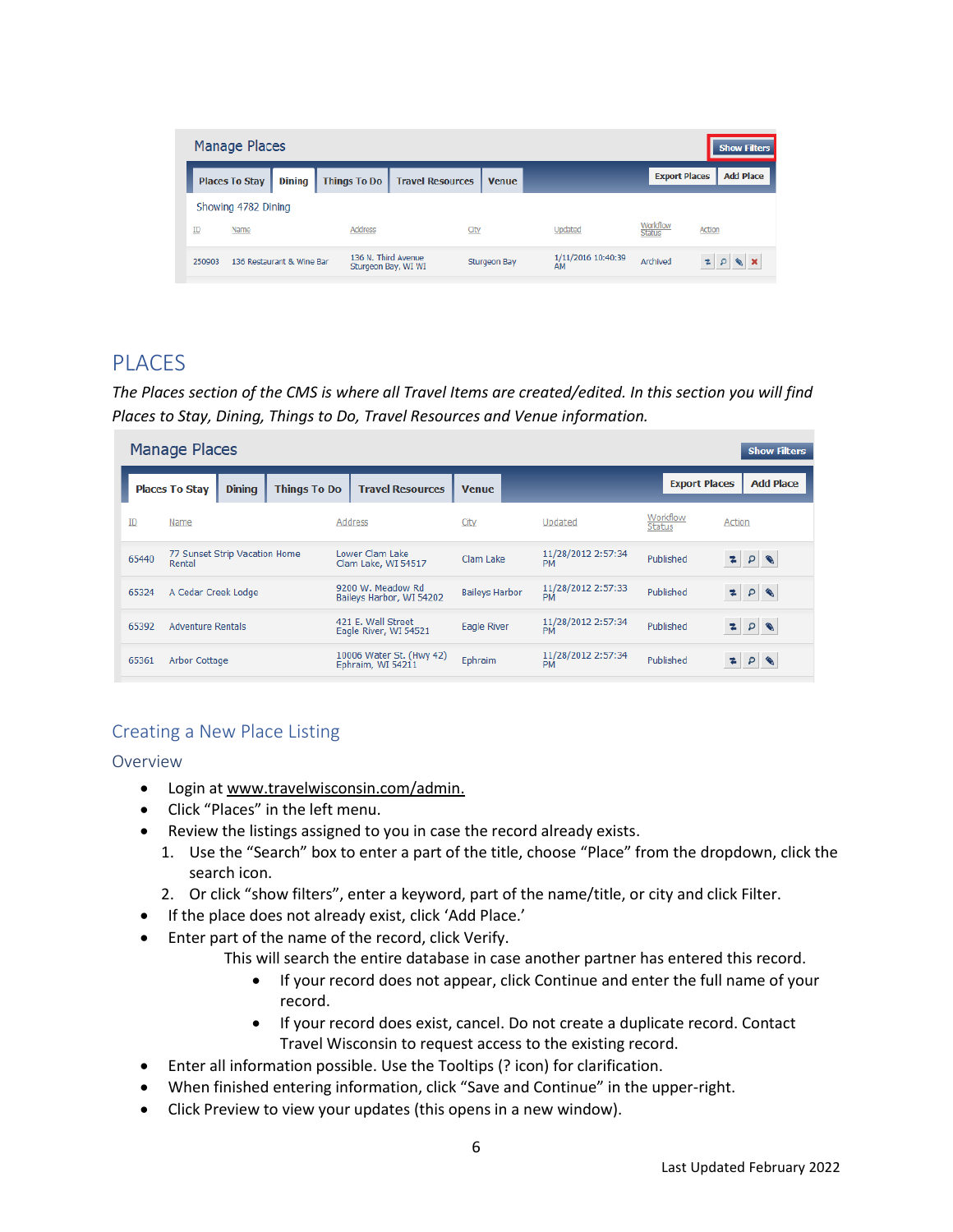• If everything looks good, click "Submit for Approval." Your record will be saved and submitted for Travel Wisconsin Staff for review.

#### <span id="page-6-0"></span>Detailed Instructions

*Follow these same steps for each different Place type (Places to Stay, Things to Do, Dining, Travel Resources and Venues).*

- 1. From the Dashboard, click on "Places" in the left-hand navigation. This will take you to the Manage Places page.
- 2. Select the tab you'd like to create a place for (Places to Stay, Dining, Things to Do, Travel Resources, or Venue).
- 3. Next, click "Add Place" to begin to ADD a NEW record.
- 4. Verify your place is unique and does not already exist on TravelWisconsin.com (see steps below).
- 5. Begin entering content on the "General Information" tab.

Verifying your Place is Unique (Place Name):

1. Enter the desired **Name** for the new Place.

\*\*\* Less is best. Searching looks for any item with any of the words you type. Example: Inn on the Park will result with all travel items that contain any of these four words.

- 2. Select "**Verify"** to search the entire database in case this item already exists.
	- a. If the item **does not exist**, you can select Continue and **continue adding the information.**
	- b. If the item **does exist** a link to the Preview screen for that existing record will appear. If you have access to this record, an **EDIT** option will appear to the right.
	- c. If the item **does exist** but you cannot edit the listing, contact Travel Wisconsin staff to request access to the listing.

| <b>Create Places To Stay</b>                 | <b>Save and Continue</b><br>Save for Later<br><b>Cancel</b> |
|----------------------------------------------|-------------------------------------------------------------|
| <b>General Information</b><br><b>Details</b> | <b>Status: New</b>                                          |
| <b>Place Information</b>                     | Business Owner/Manager Info (Not Public)                    |
| Place Name* $\oslash$                        | <b>First Name</b><br>Last Name                              |
| <b>Verify</b><br>Place Summary* $\oslash$    | <b>Contact Address</b>                                      |

#### *Place Summary:*

- 1. Add content to the *Place Summary* field this will be the primary description for the listing on TravelWisconsin.com. Use key words to describe what makes this destination unique. Text will appear as you have entered it.
	- Do not repeat information already entered in a specific field.
	- Do not use all capital letters.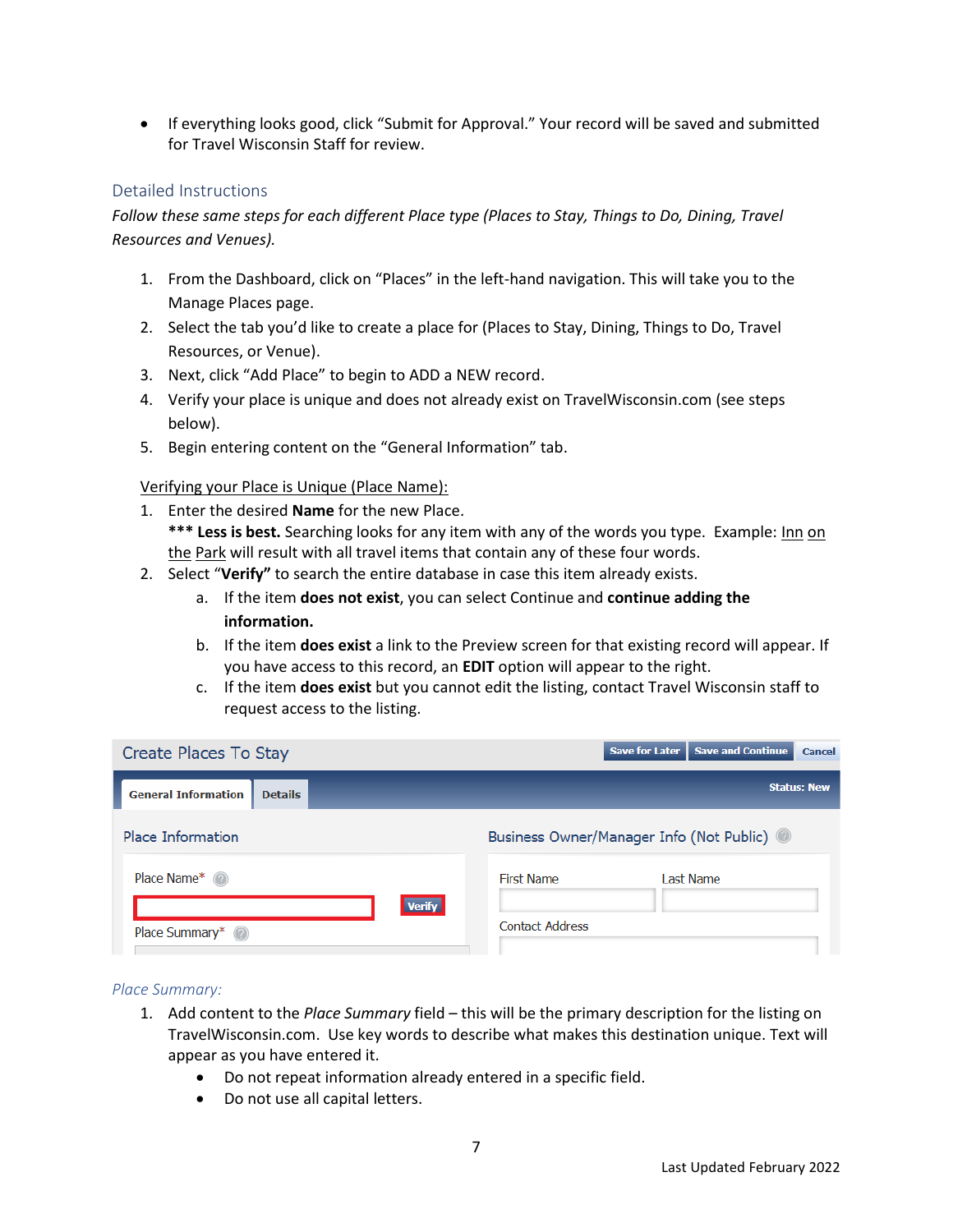- Review for grammar and spelling.
- Keep summary to 150 words or less.

### *Place Location Information:*

- 1. Fill out the Physical Address\*, City\* and zip code\* for the Place. This will determine the placement of the pin on the map that will appear with your listing.
	- a. The Place's **Latitude and Longitude** will automatically be determined based on the address, city and zip code entered.
- 2. **City field:** when typing in the City field, you will notice automatic matches will appear below **be sure to select the city from the list that appears**. This is the way the system recognizes the city and will map it correctly.
- 3. Click the "Pin Address on Map" button to add address to map. If the Bing map appears incorrect, you can move the pin on the map to the correct location to override the coordinates.

#### *Place Contact Information:*

- 1. Fill out the **Hours of Operation** field, if known. Example: 7am-4pm, Mon-Fri.
- 2. Enter a **Phone Number\*. At least one phone number is required.** Select the type of phone from the dropdown.
- 3. Enter an **E-mail address** that the public can contact for more information.
- 4. The **Website Link** should go directly to the business website. If they do not have a website of their own, you can enter the Chamber or CVB's website – however, the link should go directly to the page with information regarding this record.
- 5. Enter **URL's** for any applicable social media accounts to this record: Facebook, Twitter, You Tube, Instagram or Pinterest.
- 6. For Places to Stay Only: Enter a **Direct Reservation Link** where the public can be directly taken to your online booking/reservation page.

#### *Administrative Contact Information – Internal Use Only:*

- 1. Fill out the **Administrative Contact Info. We are looking for the accommodations owner, the attractions manager, not the chamber or CVB contact.** 
	- It will only be used by Travel Wisconsin if additional information is needed for the Place.
	- The contact name, address, phone number and e-mail will not appear on the website.
	- The e-mail address provided here will receive an automatic e-mail notifying them their listing has been posted on [www.travelwisconsin.com](http://www.travelwisconsin.com/) , provided by their local tourism organization.

#### *Additional Details:*

- 1. Select the **"Details"** tab at the top of the page. This is where you will enter category and attribute information.
- 2. **Select a Primary Category** from the list. **Only ONE Primary Category is allowed**. Choose the main focus of your business, attraction, etc. Click on the + sign in front of the categories to **choose the lowest level of sub-category** that applies to your listing.
- 3. Click the + in front of **Additional Categories** to select any/all Additional Categories from the list. Here is where you would select the additional categories your listing falls into.
	- Please only select those that apply to your record, not close to or nearby. Select the lowest level category that applies.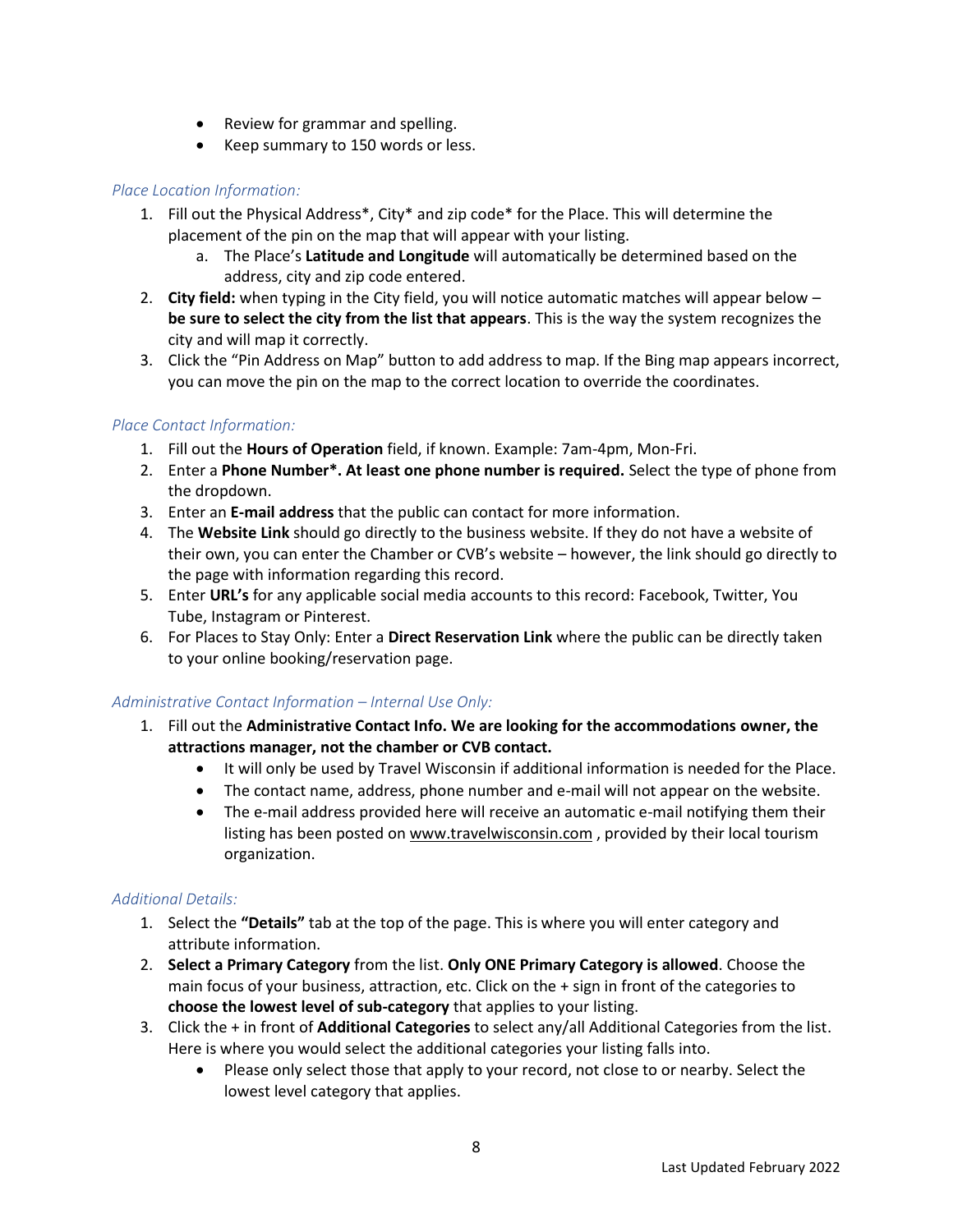#### *Assigning Attributes:*

*All Places share a common set of attributes. Select the attributes that apply to your record. Depending on the Category you have selected, a specific Attribute list for that category will appear to the right on the Details tab.* 

- 1. Our general attributes include:
	- a. Runs Memorial Day Labor Day (if applicable)
	- b. On Water located **ON** Water, not close to or nearby.
	- c. Disabled Access at least offers the minimum requirements for the handicapped.
	- d. Free Admission
	- e. Other attribute options will appear based on categories you select.
- 2. Select the checkboxes and enter data in the text fields that apply to the record you have entered.

#### *Upload a Media File:*

- 1. Select "Upload a File" to upload images that showcase your location. We do not accept logos or graphics.
- 2. Select file(s) from your local computer.
- 3. Images with minimum dimensions of 800px wide and at least 400px high or larger are required. (Both of these conditions must be met for the images to be accepted).
- 4. Horizontal images are preferred. Vertical images might be acceptable, but all images will be automatically cropped from center to 800x400 and results may not be usable. **\*\*Please be sure to preview your images and remove if not acceptable.**
- 5. To remove an image, click the red X. File will only be removed from the TravelWisconsin.com servers, not your local system or network servers.
- 6. To reorder an image, click and drag it up or down to the order you would like, then drop.

#### *Reviewing a Place:*

1. At the top of the page click "Save and Continue" to bring you to an approval page. From here click on the orange **Preview** button.

| <b>Create Places To Stay</b>                 |                                       | <b>Save for Later</b> | <b>Save and Continue</b>           | <b>Cancel</b>      |
|----------------------------------------------|---------------------------------------|-----------------------|------------------------------------|--------------------|
| <b>General Information</b><br><b>Details</b> |                                       |                       |                                    | <b>Status: New</b> |
|                                              |                                       |                       |                                    |                    |
| Published $\rightarrow$ Reviewing            | Are you sure you want to submit this? | <b>Preview</b>        | <b>Submit For Approval</b><br>Edit | <b>Cancel</b>      |
| <b>Comment</b>                               |                                       |                       |                                    |                    |

- 2. A preview window will open in a new tab within your browser window.
	- a. This is how the travel item will appear on TravelWisconsin.com.
	- b. To close the preview window, close the tab.
- 3. If you wish to make changes to this record, click the **Edit** button to return to the edit page.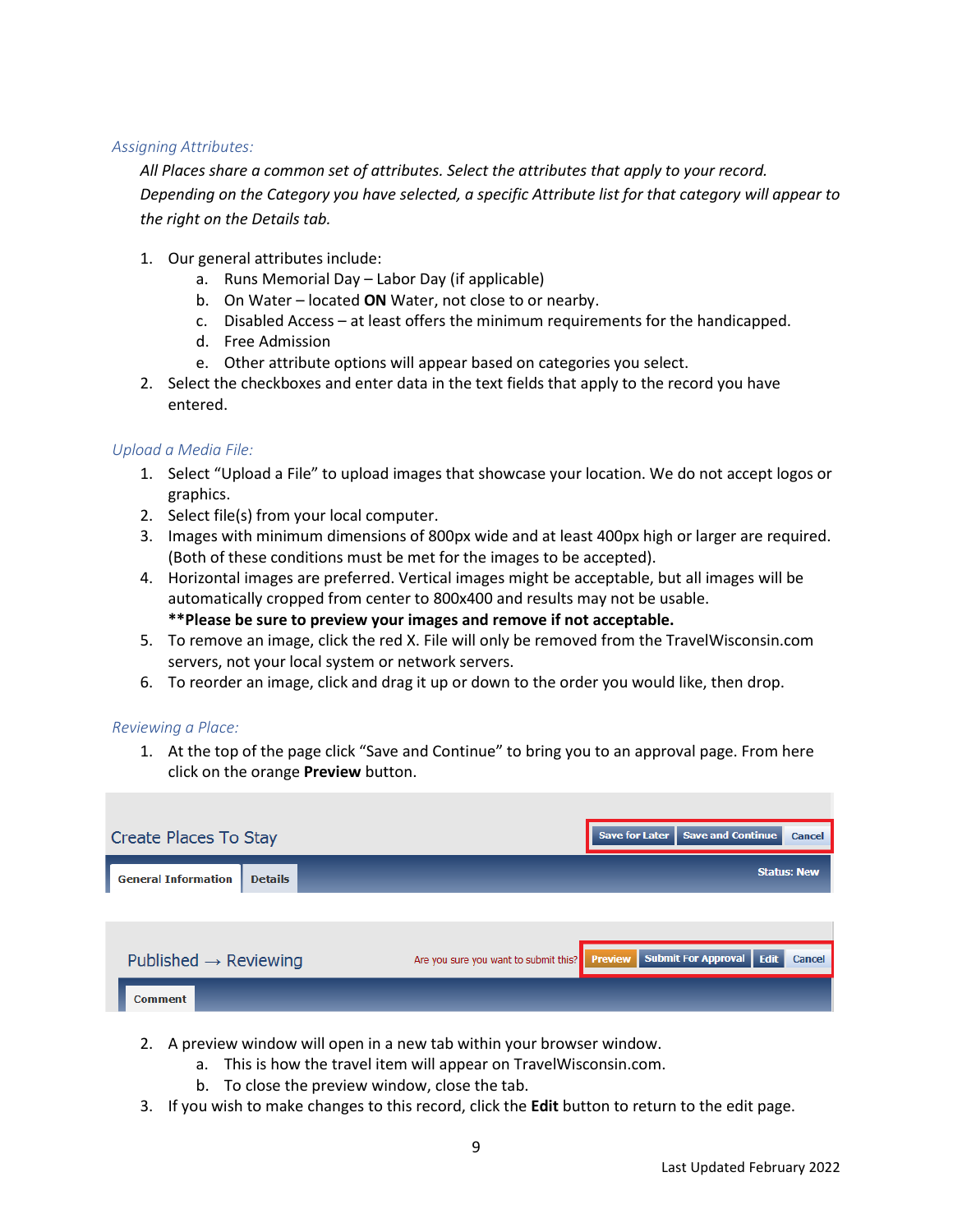#### *Saving an Item for Later:*

4. If additional information is needed to complete the Place listing, you can save your work to complete later by clicking the **Save for Later** button from the edit page.

| <b>Create Places To Stay</b>                 | Save for Later   Save and Continue   Cancel |
|----------------------------------------------|---------------------------------------------|
| <b>General Information</b><br><b>Details</b> | <b>Status: New</b>                          |

5. The Place is saved and will appear in your **My Listings** as **In Process.**

#### *Submitting a Place for Approval:*

*If the record is complete, then you'll need to submit it for review before it can be posted to TravelWisconsin.com.*

1. Once all required fields are completed select "Save and Continue" at the top of the page. User will be notified of any incomplete/missed items and will not be able to save the listing until all items are complete.

| <b>Create Places To Stay</b>          | Save for Later   Save and Continue   Cancel |
|---------------------------------------|---------------------------------------------|
| General Information<br><b>Details</b> | <b>Status: New</b>                          |

2. Once you click "Save and Continue" another window will pop-up asking you to add a comment about your listing (optional). The Comment area is a textbox if you'd like to clarify or explain anything about the Place, the note will be displayed when the Place is reviewed by Travel Wisconsin staff. This can be a communication tool between you and the Travel Wisconsin staff or a place holder for information.

| Published $\rightarrow$ Reviewing                                                                                                      | Are you sure you want to submit this? | <b>Preview</b> | Submit For Approval   Edit | <b>Cancel</b> |
|----------------------------------------------------------------------------------------------------------------------------------------|---------------------------------------|----------------|----------------------------|---------------|
| <b>Comment</b>                                                                                                                         |                                       |                |                            |               |
| To submit this content click on the Submit For Approval button. If you wish, you can add a short comment to the confirmation<br>email. |                                       |                |                            |               |
|                                                                                                                                        |                                       |                |                            |               |
|                                                                                                                                        |                                       |                |                            |               |
|                                                                                                                                        |                                       |                |                            |               |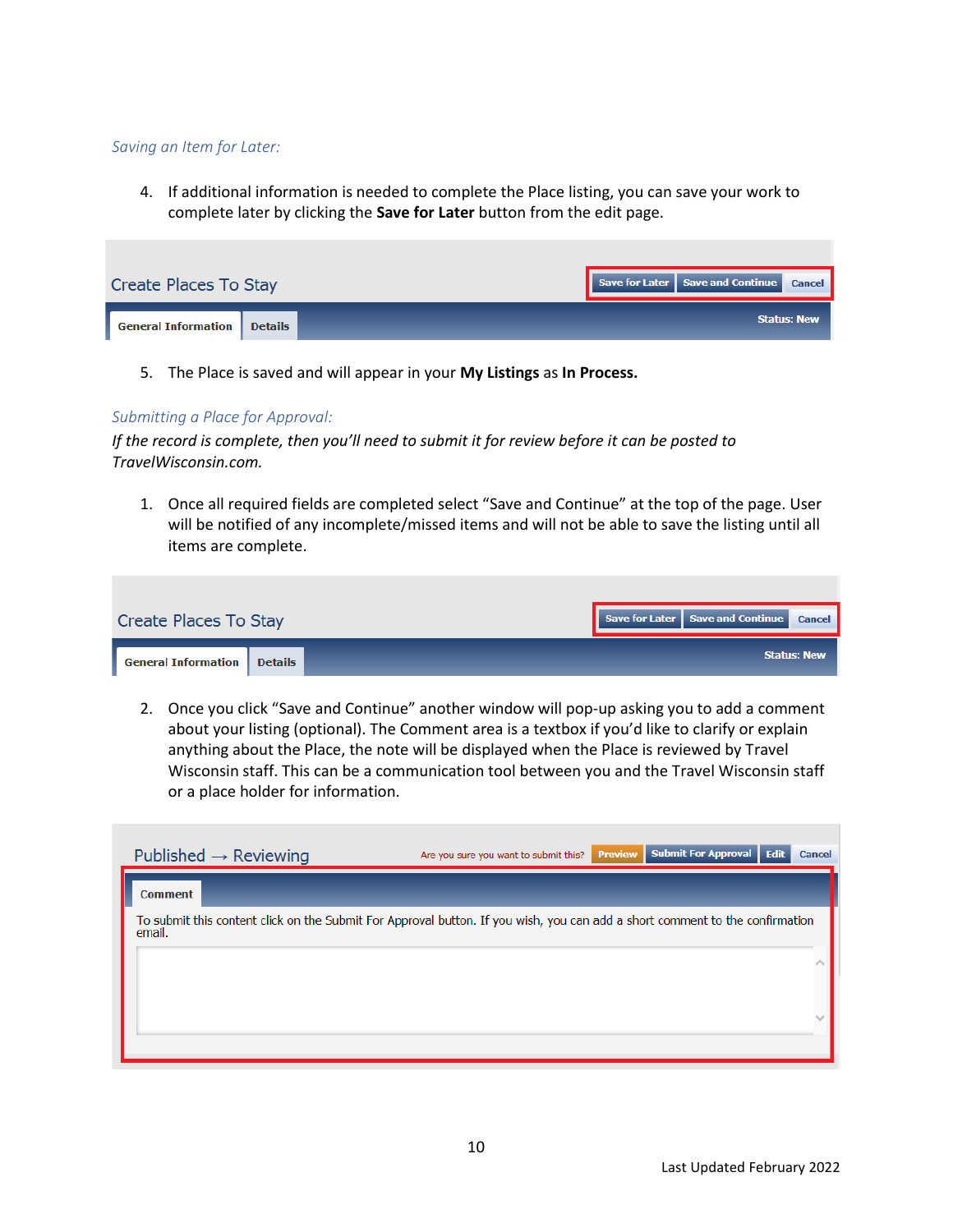- 3. Finally, click "Submit for Approval" and your listing is saved and submitted to Travel Wisconsin for review.
- 4. The Place is saved and flagged for approval. This item will now appear in your **My Listings** with a version status of **Reviewing – New.**

### <span id="page-10-0"></span>Editing an Existing Place Listing

#### <span id="page-10-1"></span>Overview

- Login at [www.travelwisconsin.com/admin.](http://www.travelwisconsin.com/admin)
- Dashboard will show you the Places assigned to you.
- You can click on the Places options in the left menu.
- Search for listing you would like to edit.
- Click the Preview Icon (magnifying glass icon) to view how your record currently appears.
- Click the Edit Icon (pencil) to Edit the record.
- When finished editing, click the Save and Continue.
- Click Preview to view your updates (this opens in a new window).
- If everything looks good, click "Submit for Approval." Your record will be saved and submitted for Travel Wisconsin Staff to review.

#### <span id="page-10-2"></span>Detailed Instructions

- 1. From the Dashboard, in the left-hand navigation, select Places**.**
- 2. Click on "Show Filters" to search for the listing you would like to edit.
	- a. Places can be searched by keyword, name, city, zip code or category. Any or all of these fields can be used when searching, if the initial results are too narrow try searching again using just a portion of the name or category.
- 3. If you know the name, enter just a part or the full name of the Place you wish to edit.
- 4. And/Or Select the category the Place is assigned to from the category menu.
- 5. Click on the **Filter** button.
	- a. If your Place appears below, click on the **Edit** Icon (the pencil icon) in the far-right column.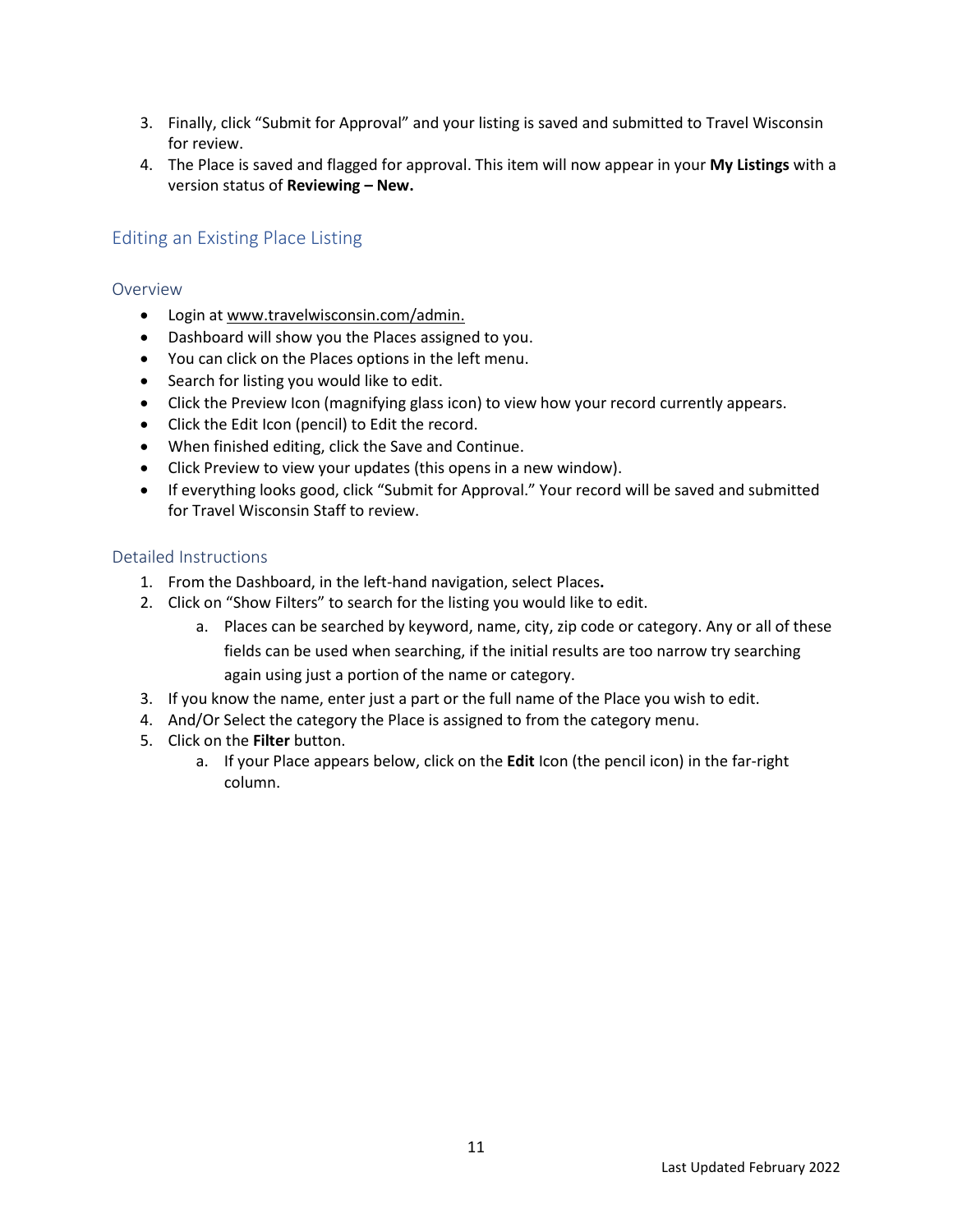b. If you wish to preview the Travel item before beginning the Edit process, click on the **Preview** link (magnifying glass icon).

| <b>Manage Places</b>                               |               |                                                 |                         |                                                                                                                                                                                                                                                                                                                                                                                     |                     |                                                               | <b>Hide Filters</b>                                                                                                                           |
|----------------------------------------------------|---------------|-------------------------------------------------|-------------------------|-------------------------------------------------------------------------------------------------------------------------------------------------------------------------------------------------------------------------------------------------------------------------------------------------------------------------------------------------------------------------------------|---------------------|---------------------------------------------------------------|-----------------------------------------------------------------------------------------------------------------------------------------------|
| Keyword<br><b>Name</b><br>Country<br><b>Cities</b> |               | Id<br>Zip Code                                  | View All<br>Add         | Category<br><b>Snow Conditions Report</b><br>The Big Bundle Up<br><b>Winter Fun</b><br><b>Winter Playlist</b><br><b>Travel Green Wisconsin</b><br>Places to Stay<br><b>Bed &amp; Breakfasts</b><br>Cabins & Cottages<br>Campgrounds<br>Condos & Vacation Homes<br><b>Hotels &amp; Motels</b><br>Resorts & Lodges<br>Specialty<br>Things to Do<br>Arts and Culture<br>بقدام فالتواسي |                     | $\Box$ New<br>$\wedge$<br><b>The Process</b><br><b>Filter</b> | <b>Version Statuses</b><br>Reviewing<br>Reviewing - New<br>Published<br>Archived<br>Returned<br>$\Box$ Archive Request<br><b>Reset Filter</b> |
| <b>Places To Stay</b>                              | <b>Dining</b> | <b>Things To Do</b>                             | <b>Travel Resources</b> | <b>Venue</b>                                                                                                                                                                                                                                                                                                                                                                        |                     | <b>Export Places</b>                                          | <b>Add Place</b>                                                                                                                              |
| Showing 1 Places To Stay                           |               |                                                 |                         |                                                                                                                                                                                                                                                                                                                                                                                     |                     |                                                               |                                                                                                                                               |
| ID<br>Name                                         |               | Address                                         | City                    |                                                                                                                                                                                                                                                                                                                                                                                     | Updated             | Workflow Status                                               | Action                                                                                                                                        |
| 315016<br>Country Inn & Suites                     |               | 1650 Doris Drive<br>Fort Atkinson, WI, WI 53538 |                         | Fort Atkinson, WI                                                                                                                                                                                                                                                                                                                                                                   | 8/1/2018 9:54:03 AM | Published                                                     | $\overline{\bullet}$<br>$\mathsf{p}$<br>$\bullet$                                                                                             |

#### *Edit Name:*

1. If the name of your Place has changed, simply edit it here.

#### *Edit Summary:*

- 1. Edit the Summary or Description of your Place. This will be the Place primary description for the listing on TravelWisconsin.com.
	- Use key words to describe what makes this destination unique.
	- Text will appear as you have entered it.
	- Do not repeat information already entered in a specific field.
	- Do not use all capital letters, review for grammar and spelling.
	- Keep summary to 150 words or less.

#### *Edit Location and Contact Information:*

- 1. Edit the **location name** if information has changed.
- 2. Edit **Hours** if the information has changed.
- 3. Edit the **address/pin location** if information has changed.
- 4. Edit the **phone number(s)** if the information has changed.
- 5. Edit the **E-mail address** and **website** address if the information has changed.
- 6. For Places to Stay Only: Enter a **Direct Reservation Link** where the public can be directly taken to your online booking/reservation page. Update this information if necessary.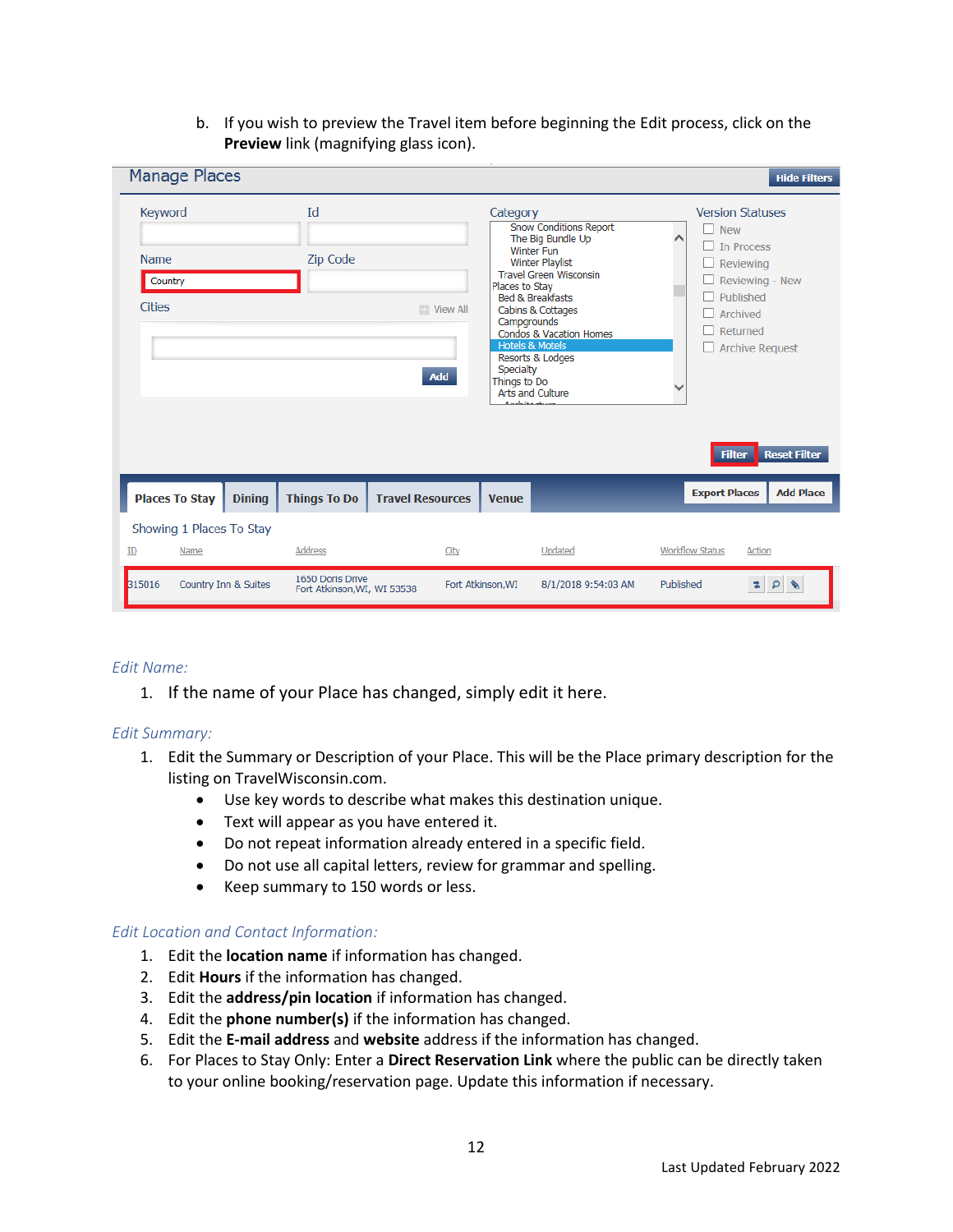7. Edit the **URL's** for any **social media** fields linking users directly to Facebook, Twitter, You Tube, Instagram or Pinterest.

#### *Edit Additional Details to Listing:*

- 1. Select "Details" tab at the top of the page.
- 2. Primary Category: This is the category your listing will appear under on [www.travelwisconsin.com.](http://www.travelwisconsin.com/) To edit the categories this record is in, click the plus sign (+) in front of the category to view the sub-categories. Click or unclick the appropriate primary and/or additional categories.
	- a. \*\* The Primary Category chosen will be the first or top category appearing on the Details page. Only ONE Primary category is allowed – select the most appropriate primary category. The categories appearing below the Primary category are the Additional categories this record has been placed in.
	- b. Additional categories can be added if they are offered by this property/on this property – not close to or nearby. *Always select the lowest level sub-category that applies.*

#### *Edit Attributes:*

1. Review attribute information and make changes as necessary. According to the category(s) you have placed this record in, several attributes will appear. Review those attributes and check those that apply.

#### *Add/Delete Media Files:*

- 2. Select "Upload a File" to upload images that showcase your location.
- 3. Select files from your local computer.
- 4. Images must have minimum dimensions of 800px wide and at least 400px high or larger. (Both of these conditions must be met for the images to be accepted).
	- a. Horizontal images are preferred. Vertical images might be acceptable, but all images will be automatically cropped to 800x400 and results may not be usable.
	- b. Please be sure to preview your images and remove if not acceptable.
- 5. To remove an image, click the red X. File will only be removed from the TravelWisconsin.com servers, not your local system or network servers.
- 6. To reorder an image drag it up or down to the order you would like.

#### *Reviewing a Place:*

1. Once all required fields are completed select "Save and Continue" at the top of the page. User will be notified of any incomplete/missed items and will not be able to save listing until all items are complete.

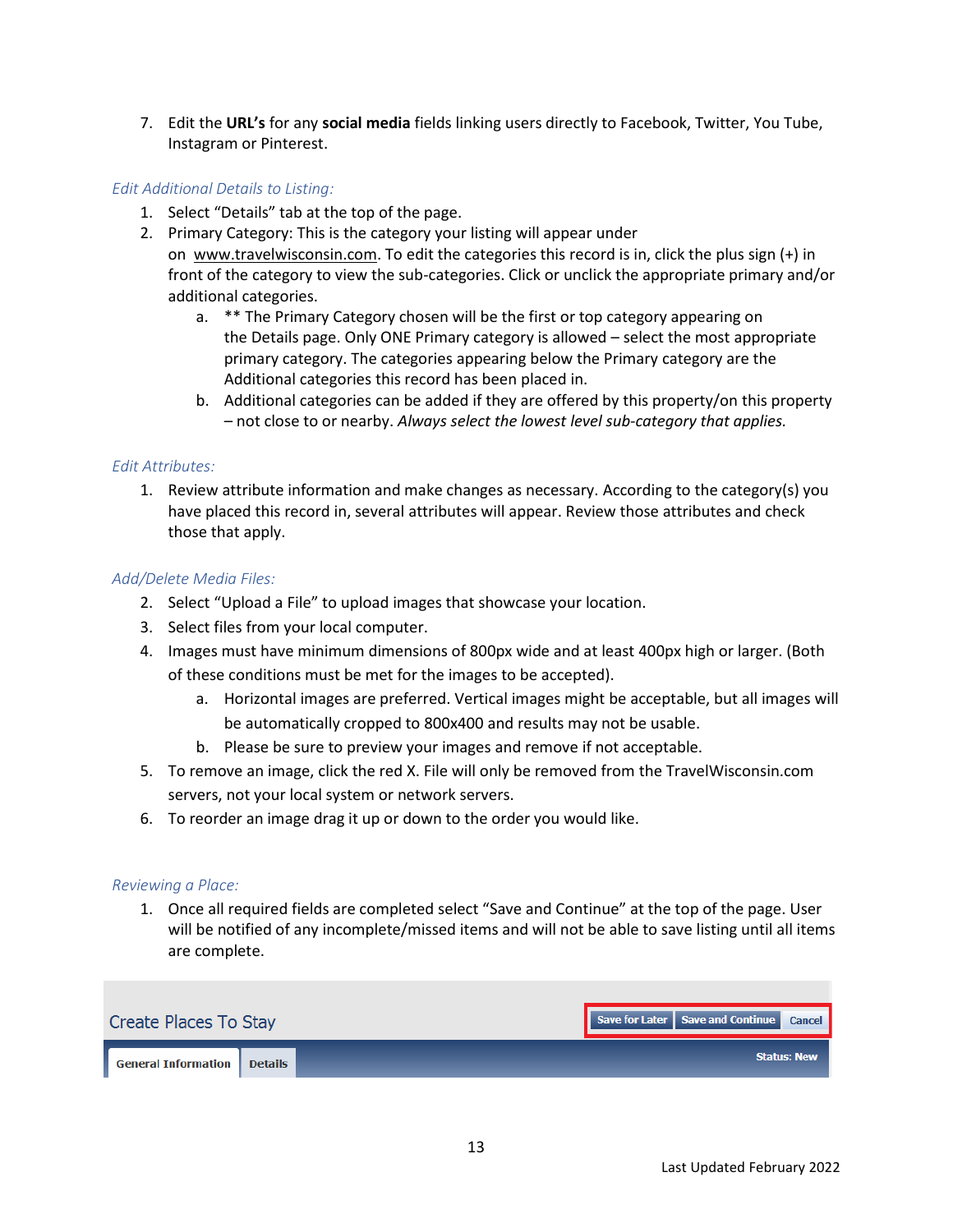- 2. From here click the Preview button.
- 3. A preview window will open in a new tab within your browser window.
	- a. This is how the Place will appear to readers on TravelWisconsin.com.
	- b. Review your listing to be sure photos and information is displaying correctly.
	- c. To close the preview window, close the tab.
- 4. If you wish to make further changes to the record, click the "Edit" button to return to the edit page.

| Published $\rightarrow$ Reviewing |  | Are you sure you want to submit this? Preview Submit For Approval Edit Cancel |  |  |  |  |  |
|-----------------------------------|--|-------------------------------------------------------------------------------|--|--|--|--|--|
| <b>Comment</b>                    |  |                                                                               |  |  |  |  |  |

#### *Saving an Item for Later:*

1. If additional information is needed to complete the Place listing, you can save your work to complete later by clicking the 'Save for Later' button from the edit page.

| Create Places To Stay |                | Save for Later   Save and Continue   Cancel |                    |
|-----------------------|----------------|---------------------------------------------|--------------------|
| General Information   | <b>Details</b> |                                             | <b>Status: New</b> |

2. The Place is saved and will appear in your *My Listings* as 'In Process' where you will be able to edit it once you have the missing information.

#### *Submit for Approval:*

*If the record is complete, then you'll need to submit it for review before it can be posted to TravelWisconsin.com*

1. Once you click on "Save and Continue" another window will pop-up asking you to add a comment about your listing (optional). The comment area is a textbox if you'd like to clarify or explain anything about the Place, the note will be displayed when the Place is reviewed by Travel Wisconsin Staff. This can be a communication tool between you and the Travel Wisconsin staff or a placeholder for information.

| Create Places To Stay      |         |  | Save for Later   Save and Continue   Cancel |                    |
|----------------------------|---------|--|---------------------------------------------|--------------------|
| <b>General Information</b> | Details |  |                                             | <b>Status: New</b> |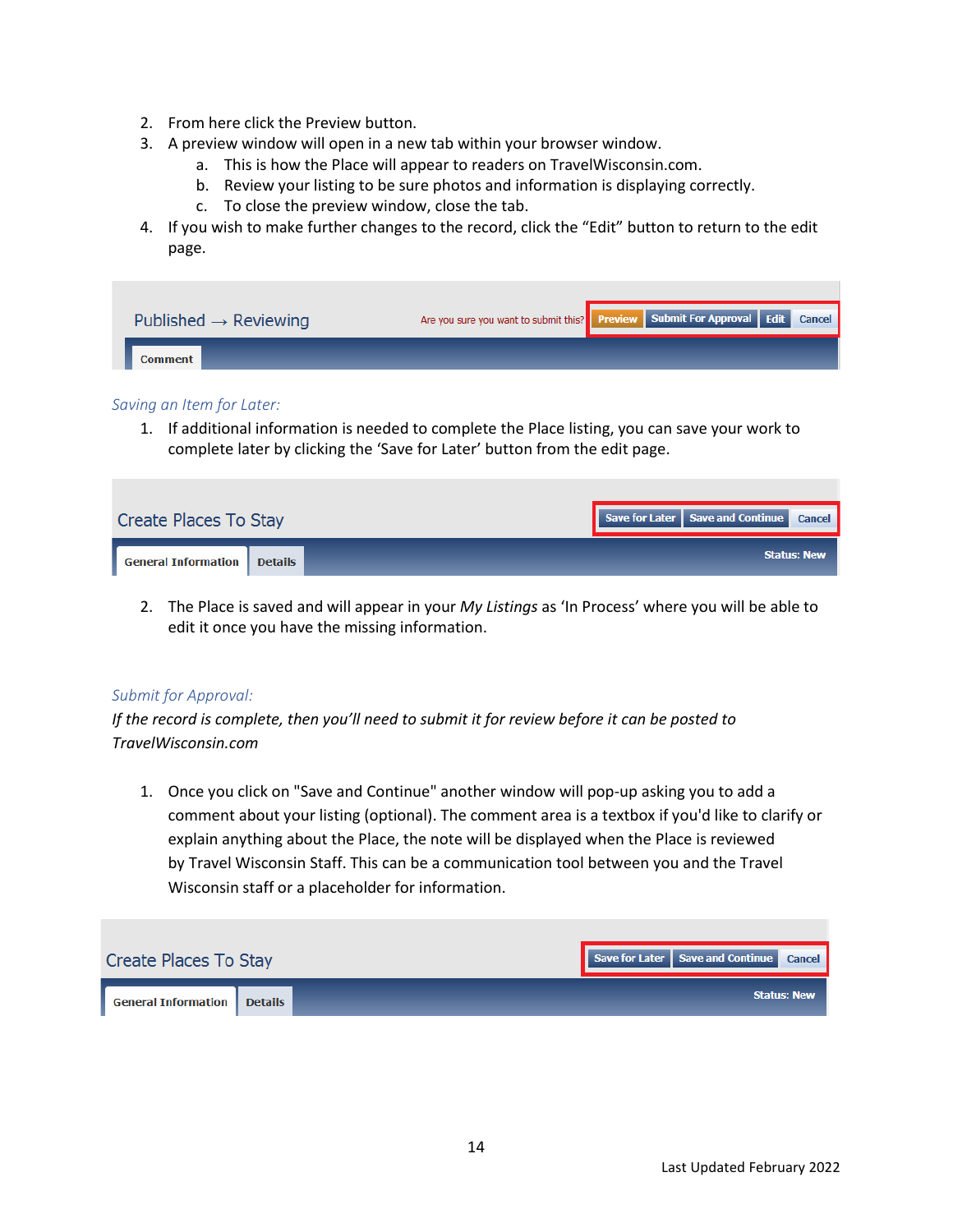| Published $\rightarrow$ Reviewing                                                                                                      | Are you sure you want to submit this? | <b>Preview</b> | <b>Submit For Approval</b> | Edit | <b>Cancel</b> |
|----------------------------------------------------------------------------------------------------------------------------------------|---------------------------------------|----------------|----------------------------|------|---------------|
| <b>Comment</b>                                                                                                                         |                                       |                |                            |      |               |
| To submit this content click on the Submit For Approval button. If you wish, you can add a short comment to the confirmation<br>email. |                                       |                |                            |      |               |
|                                                                                                                                        |                                       |                |                            |      |               |
|                                                                                                                                        |                                       |                |                            |      |               |
|                                                                                                                                        |                                       |                |                            |      |               |
|                                                                                                                                        |                                       |                |                            |      |               |

- 2. Click "Submit for Approval" and your listing is saved and submitted to Travel Wisconsin for review.
- 3. The Place is saved and flagged for approval. This item will now appear in your **My Listings** with a version status of **Reviewing.**

## <span id="page-14-0"></span>EVENTS

*The Events section of the CMS is where all Tourism Events are created/edited.*

| <b>All Events</b> | <b>Expired</b>                            |           |            |           |                          | <b>Export Events</b> |                          | <b>Add Event</b> |
|-------------------|-------------------------------------------|-----------|------------|-----------|--------------------------|----------------------|--------------------------|------------------|
| ID                | Name                                      | City      | Start Date | End Date  | Updated                  | Workflow<br>Status   | Action                   |                  |
| 44564             | 2012 Junior Curling National Championship | Mcfarland | 1/28/2012  | 2/4/2012  | 4/11/2013<br>5:00:29 PM  | Expired              | $\overline{\phantom{a}}$ | P                |
| 39546             | 2013 Cyclocross National Championships    | Madison   | 1/8/2013   | 1/13/2013 | 4/11/2013<br>12:55:39 PM | Expired              | ъ                        | $\mathsf{p}$     |
| 44722             | 2013 Summer Concert Series at Warner Park | Madison   | 6/10/2013  | 7/29/2013 | 5/16/2013<br>1:42:07 PM  | Published            | $\mathbf{z}$             | $\mathcal{D}$    |
| 44496             | 2014 Frostiball                           | Madison   | 2/1/2014   | 2/1/2014  | 5/20/2013<br>1:19:49 PM  | Published            | $\overline{\phantom{a}}$ | P.               |
| 42398             | 7th Annual Cars on State                  | Madison   | 6/1/2013   | 6/1/2013  | 5/15/2013<br>10:02:09 AM | Expired              | ÷.                       | P                |
| 43775             | Africa Fest                               | Madison   | 8/20/2011  | 8/20/2011 | 4/11/2013<br>4:51:09 PM  | Expired              |                          |                  |

## <span id="page-14-1"></span>Creating a New Event Listing

<span id="page-14-2"></span>Overview

- Login at [www.travelwisconsin.com/admin.](http://www.travelwisconsin.com/admin)
- Click Events in the left menu.
- Review the listings assigned to you in case the record already exists.
	- 1. Use the "Search" box in the upper right corner to enter a part of the title, choose "Event" from the dropdown, click the search icon.
	- 2. Or click "Show filters", enter a keyword, part of the name/title, or city and click Filter.
- If the event does not exist, click 'Add Event.'
- Enter part of the name of the record, click Verify. This will search the entire database in case another partner has entered this record.

15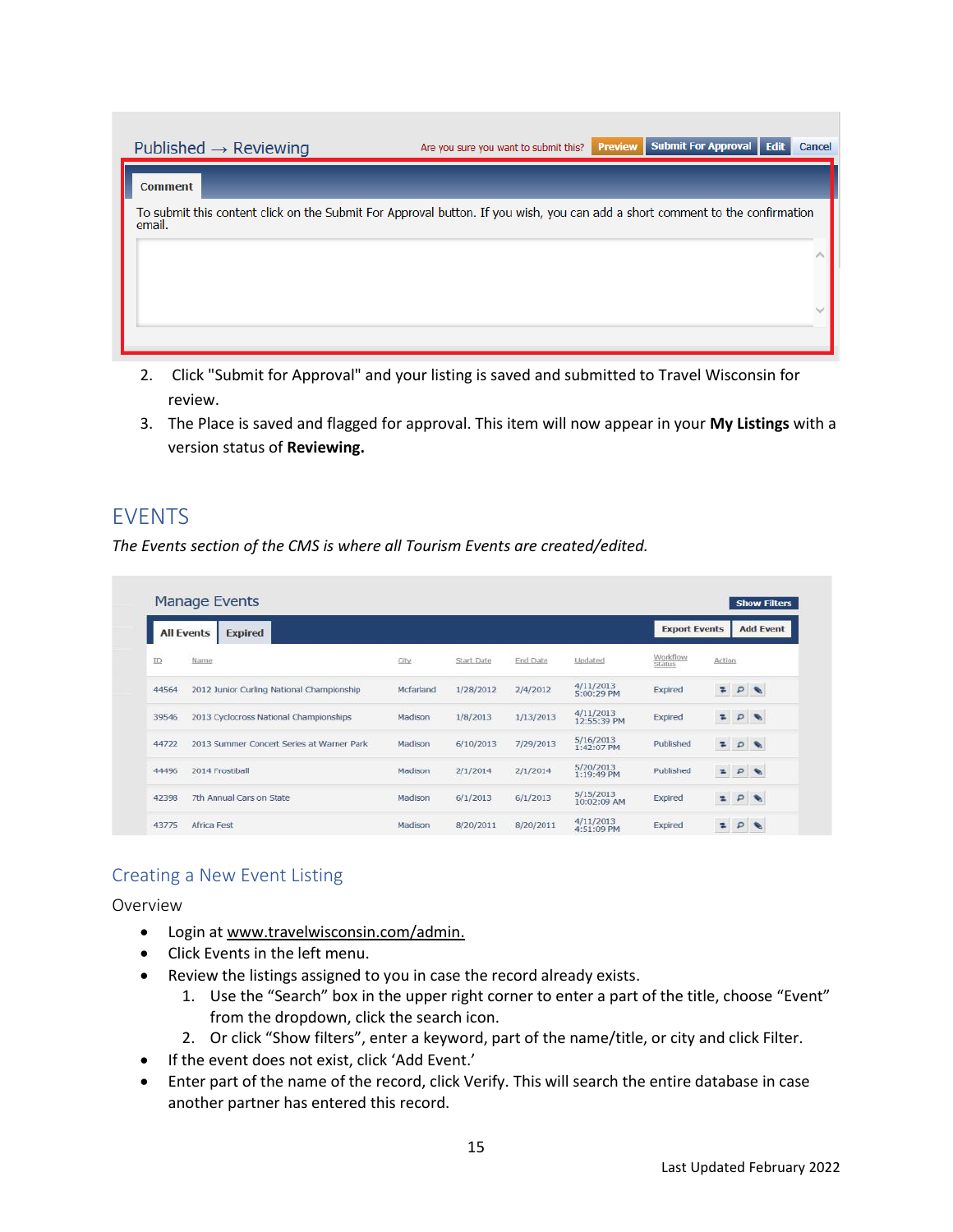- 1. If your record does not appear, click Continue and enter the full name of your record.
- 2. If your record does exist, cancel. Do not create a duplicate record. Contact Travel Wisconsin to request access to the existing record.
- Enter all information possible. Use the Tooltips (? icon) for clarification.
- When finished entering information, click the 'Save and Continue' button.
- Click 'Preview' to view your updates (this opens in a new window).
- If everything looks good, click "Submit for Approval." Your record will be saved and submitted for Travel Wisconsin staff to review.

#### <span id="page-15-0"></span>Detailed Instructions

- 1. From the Dashboard, click on "Events" in the left-hand navigation. This will take you to the Manage Events page.
- 2. Next, click "Add Event" to begin to ADD a NEW record.
- 3. Begin entering content on the "General Information" tab.

#### *Verifying your Event is Unique (Event Name):*

- 1. Enter the "**Name"** of the new Event and select "VERIFY". **\*\*\* Less words are best.** This search will result with any existing events with the same name. This will assist us in not creating duplicate records in case another partner in your area has already submitted the event.
- 2. If the item **does not exist**, you can select **Continue.**
- 3. If the item **does exist** and the **EDIT** option is available, you have access to that event and can Edit, by selecting the EDIT icon.
- 4. If the item **does exist** but you cannot edit the listing, contact Travel Wisconsin staff to request access to the listing.

| <b>Create Event</b>                          | <b>Save and Continue</b><br>Save for Later<br>Cancel |
|----------------------------------------------|------------------------------------------------------|
| <b>General Information</b><br><b>Details</b> | <b>Status: New</b>                                   |
| <b>Event Information</b>                     | Event Date*                                          |
| Event Name*<br>∩                             | Start<br>End                                         |
| <b>Verify</b><br>Event Summary*              | <b>Times</b>                                         |
|                                              |                                                      |

#### *Event Summary:*

- 1. Enter a Summary or Description of your Event.
	- Use complete sentences.
	- Be descriptive of what may be unique at this event and include some detail as to what this event offers.
	- Do not use all capital letters.
	- Do not repeat information already entered in a specific field.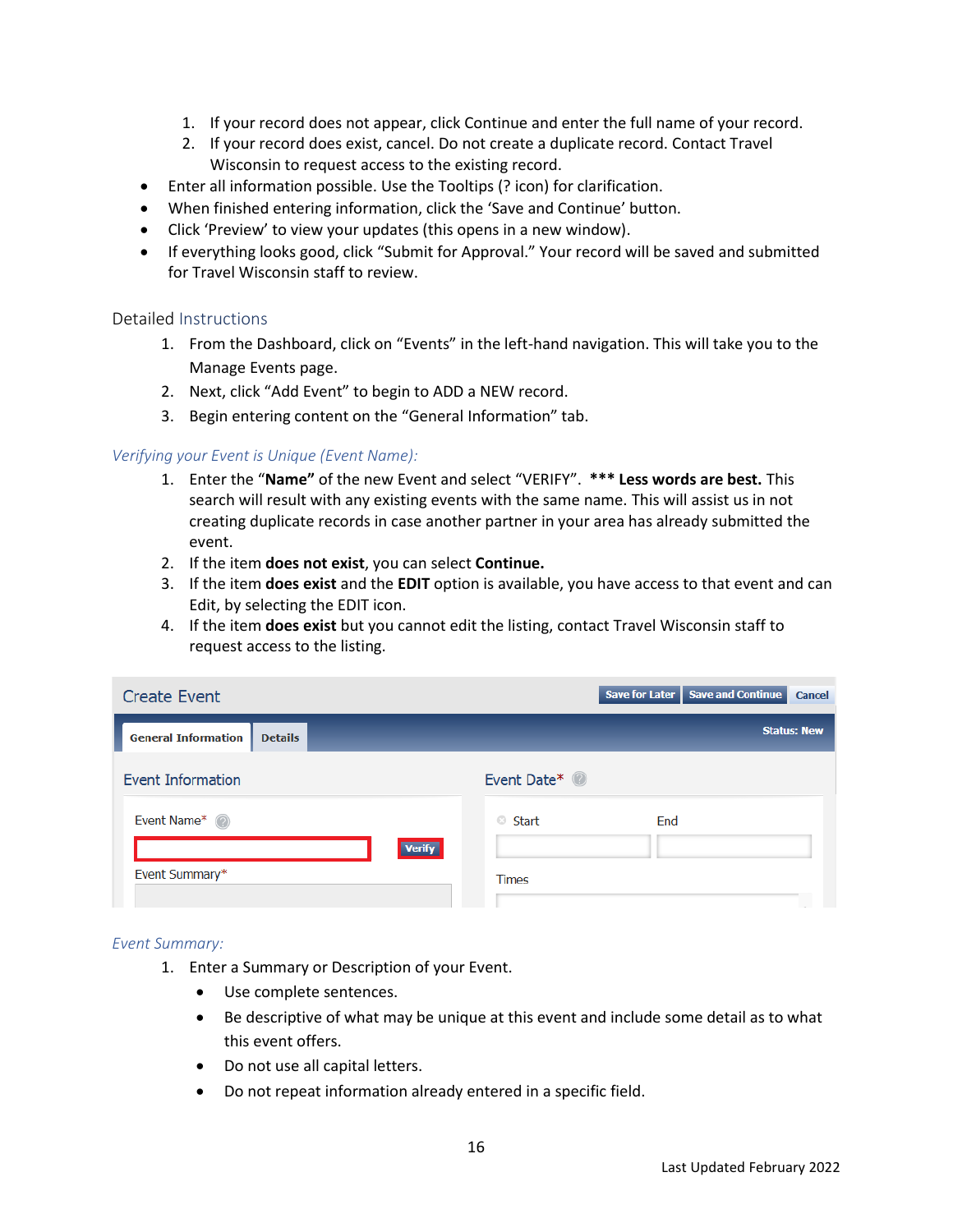- Check grammar and spelling.
- Keep summary to 150 words or less.

#### *Event Location Information:*

- 1. Find a Place/Venue type the name of the location in the Places field. It will auto populate with suggestions, with "places" that exist in our database. If your location or venue appears, select the correct Place/Venue and click **Add**.
- 2. Create a Place/Venue select that tab and then complete the address, city and zip code fields. **City field:** when typing in the City field, you will notice automatic matches will appear below – **be sure to select the city from the list that appears**. This is the way the system recognizes the city and will map it correctly.
- 3. Click **Save** once you have added the information for the new Venue.
- 4. If the Bing map appears incorrect, you can move the pin on the map to the correct location.
- 5. Clicking the 'Revert' button will place the locator back into the original location.

#### *Event Contact Information:*

- 1. Enter a **Phone Number\*. At least one phone number is required.** Select the type of phone from the dropdown. If a second phone is available, enter that as well and choose the type of phone.
- 2. Enter an **E-mail address** and **website** address that the public can gather more information regarding this item.
- 3. Enter the Website going directly to information about this event. If the event does not have their own website, you can and should enter the link directly to the page on your website where you promote this event.
- 4. Book Online: is meant for Accommodations and does not apply to Events.
- 5. Fill out the appropriate social media fields linking users directly to your social media page.

#### *Event Dates:*

- 1. Fill in the Event start and end dates. Even if this is a one-day event, you need to fill in both the start date and end date.
- 2. By default, "No Repeat" will be selected. If you have entered a date range and your event will only take place on specific days during that period of time, select the "Repeat Weekly" from the dropdown and choose the day(s) of the week this event will take place.
- 3. If needed, click "Add Another Date Range" to add additional event date/time information.

#### *Ongoing Events*

- 4. Events repeated weekly or more often should be entered with a date range, not individual dates. Click the 'No Repeat' dropdown and select "Repeat Weekly", then click on the days of the week this will take place.
- 5. Events that repeat less often than once a week (every two weeks or only monthly) should be entered with the multiple date ranges by entering the first date (dates if like Fri-Sun), then click on 'Add Another Date Range' and add the next date(s)

#### *Administrative Contact Information – Internal Use Only:*

1. Contact information is for the event organizer, not the data entry person**.** It will only be used by Travel Wisconsin if additional information is needed for the Event. The contact name,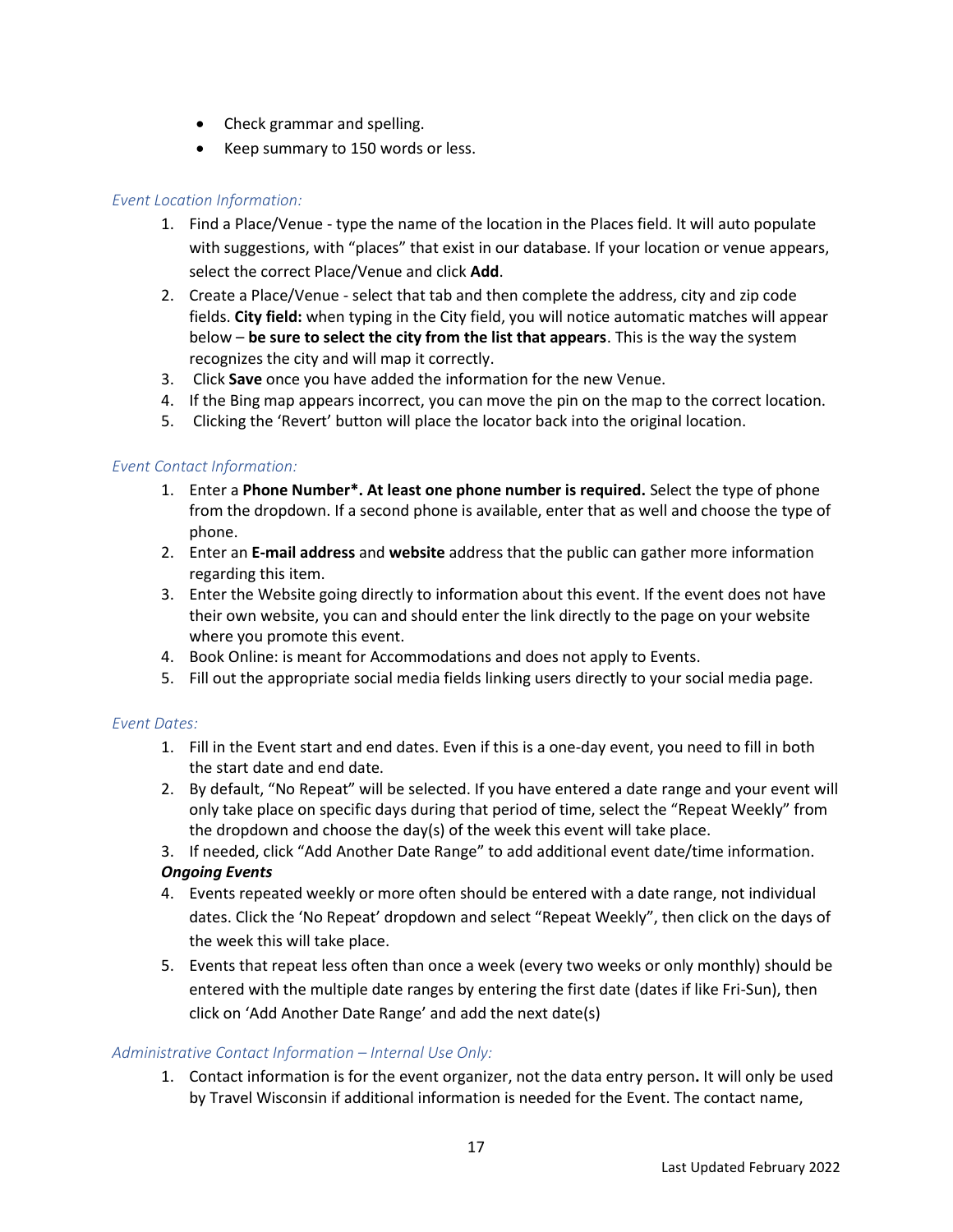address, phone number and e-mail will not appear on the website. The e-mail address provided here will receive an automatic e-mail notifying them their listing has been posted o[n www.travelwisconsin.com](http://www.travelwisconsin.com/) , provided by their local tourism organization.

#### *Additional Details:*

- 1. Select the **"Details"** tab at the top of the page. This is where you will enter category and attribute information.
- 2. Select a Primary Category from the list. **Only ONE Primary Category is allowed**. Choose the main focus of your event. Click on the plus sign (+) in front of the categories to choose the lowest level of sub-category that applies to your event.
- 3. Click the plus sign (+) in front of **Additional Categories** to select any/all Additional Categories from the list. Here is where you would select the additional categories your listing falls into. Please only select those that apply to your record, not close to or nearby.

#### *Assigning Attributes:*

Select the attributes that apply to your record. Depending on the Category you have placed this record in, a specific Attribute list for that category will appear to the right on the Details tab.

- 1. Our general attributes include:
	- a. Runs Memorial Day Labor Day (if applicable)
	- b. On Water located **ON** Water, not close to or nearby.
	- c. Disabled Access at least offers the minimum requirements for the handicapped.
	- d. Free Admission
	- e. Other attribute options will appear based on categories you select.

Select the checkboxes and enter data in the text fields that apply to the record you have entered.

#### *Upload Media Files:*

- 1. Select "Upload a File" to upload images that showcase your Event. We do not accept logos or graphics.
- 2. Select file(s) from your local computer.
- 3. Images with minimum dimensions of 800px wide and at least 400px high or larger are required. (Both of these conditions must be met for the images to be accepted).
- 4. Horizontal images are preferred. Vertical images might be acceptable, but all images will be automatically cropped from center to 800x400 and results may not be usable. \*\*Please be sure to preview your images and remove if not acceptable.
- 5. To remove an image, click the red X. File will only be removed from the TravelWisconsin.com servers, not your local system or network servers.
- 6. To reorder an image, click and drag it up or down to the order you would like, then drop.

#### *Reviewing an Event:*

1. Once all required fields are completed select **Save and Continue** at the top of the page. User will be notified of any incomplete/missed items and will not be able to save listing until all items are complete.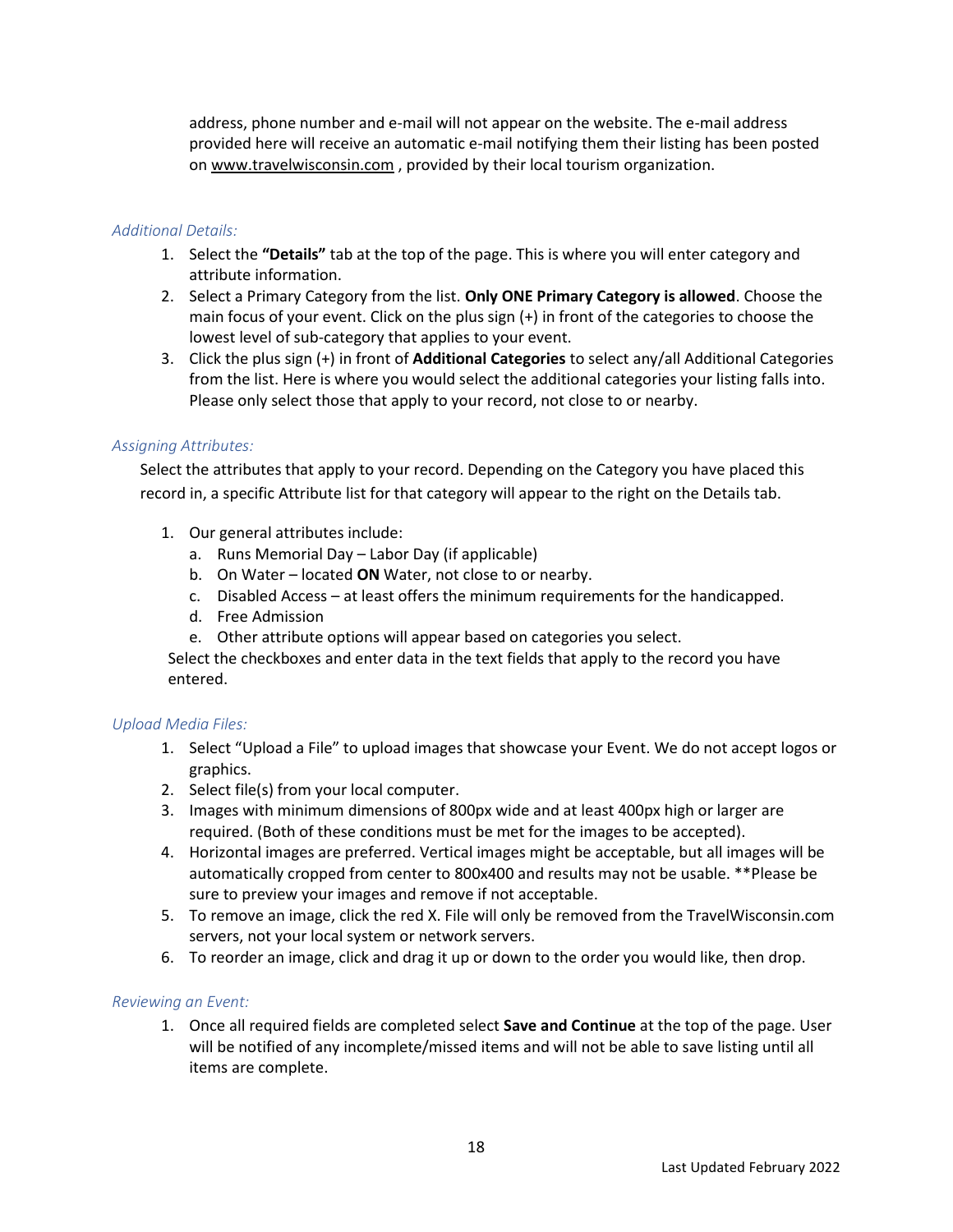| <b>Create Event</b>        |                |  | Save for Later   Save and Continue   Cancel |                    |
|----------------------------|----------------|--|---------------------------------------------|--------------------|
| <b>General Information</b> | <b>Details</b> |  |                                             | <b>Status: New</b> |

- 2. From here click on the **Preview** button.
- 3. A preview window will open in a new tab within your browser window.
	- a. This is how the Event will appear to readers on TravelWisconsin.com.
	- b. To close the preview window, close the tab.
- 4. If you wish to make changes to this record, click the **Edit** button to return to the edit page.

| Published $\rightarrow$ Reviewing |  |  | Are you sure you want to submit this? Preview Submit For Approval Edit Cancel |  |  |  |  |
|-----------------------------------|--|--|-------------------------------------------------------------------------------|--|--|--|--|
| Comment                           |  |  |                                                                               |  |  |  |  |

#### *Saving an Item for Later:*

- 5. If additional information is needed to complete the Event listing, you can save your work to complete later by clicking the **Save for Later** button from the edit page.
- 6. The Event is saved and will appear in your **My Listings** as **In Process**.

| <b>Create Event</b>        |                |  | Save for Later   Save and Continue   Cancel |                    |
|----------------------------|----------------|--|---------------------------------------------|--------------------|
| <b>General Information</b> | <b>Details</b> |  |                                             | <b>Status: New</b> |

#### *Submit for Approval:*

*If the Event is complete, then you'll need to submit it for review before it can be posted to TravelWisconsin.com.*

1. Once you click "**Save and Continue**" another window will pop-up asking you to add a comment about your listing (optional). The Comment area is a textbox if you'd like to clarify or explain anything about the Event, the note will be displayed when the Event is reviewed by Travel Wisconsin staff. This can be a communication tool between you and the Travel Wisconsin staff or a place holder for information.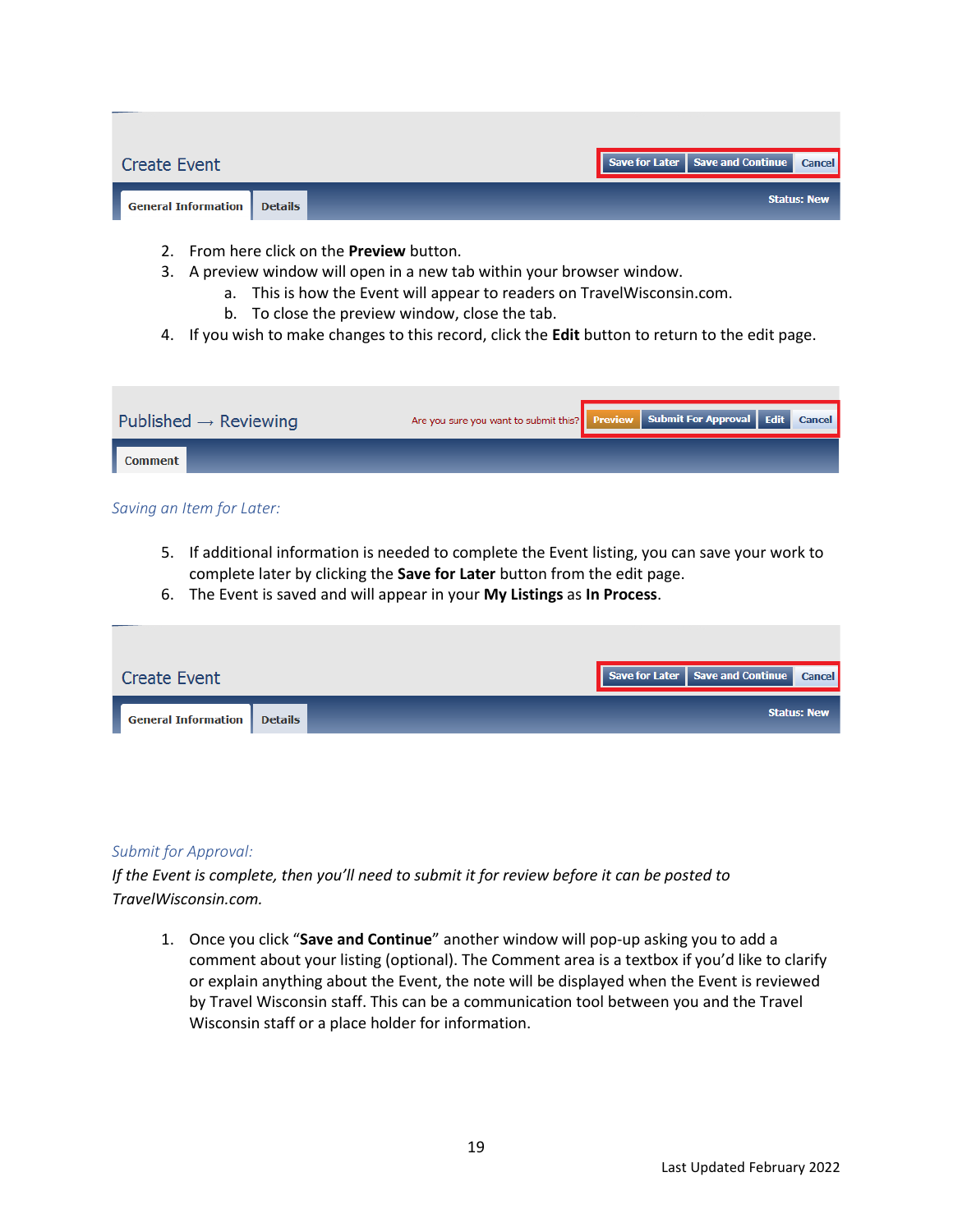| <b>Create Event</b>                                                                                                                    | <b>Save for Later</b><br><b>Save and Continue</b>              | Cancel |
|----------------------------------------------------------------------------------------------------------------------------------------|----------------------------------------------------------------|--------|
| <b>General Information</b><br><b>Details</b>                                                                                           | <b>Status: New</b>                                             |        |
|                                                                                                                                        |                                                                |        |
| Published $\rightarrow$ Reviewing<br>Are you sure you want to submit this?                                                             | <b>Submit For Approval</b><br>Edit<br><b>Preview</b><br>Cancel |        |
| <b>Comment</b>                                                                                                                         |                                                                |        |
| To submit this content click on the Submit For Approval button. If you wish, you can add a short comment to the confirmation<br>email. |                                                                |        |
|                                                                                                                                        |                                                                |        |
|                                                                                                                                        |                                                                |        |

- 2. Click **"Submit for Approval"** and your listing is saved and submitted to Travel Wisconsin for review.
- 3. The Event is saved and flagged for approval. This item will now appear in your **My Listings**  with a version status of **Reviewing – New.**

## <span id="page-19-0"></span>Editing an Existing Event Listing

#### <span id="page-19-1"></span>Overview

- Login at [www.travelwisconsin.com/admin.](http://www.travelwisconsin.com/admin)
- Dashboard will show you the Events assigned to you.
- You can click on the Events options in the left menu.
- Search for listing you would like to edit.
- Click the Edit Icon (pencil) in the action column to edit the record.
- Make edits needed.
- When finished editing, click "Save and Continue."
- Click "Preview" to view your updates (this opens in a new window).
- If everything looks good, click "Submit for Approval." Your record will be saved and submitted for Travel Wisconsin Staff to review.

#### <span id="page-19-2"></span>Detailed Instructions

- 1. From the Dashboard, in the left-hand navigation, select Events**.**
- 2. Click on "Show Filters" to search for the listing you would like to edit.
	- a. Events can be searched by keyword, name, city, zip code or category. Any or all of these fields can be used when searching, if the initial results are too narrow try searching again using just a portion of the name or category.
- 3. If you know the name, enter just a part or the full name of the Event you wish to edit.
- 4. And/Or Select the category the Event is assigned to from the category menu.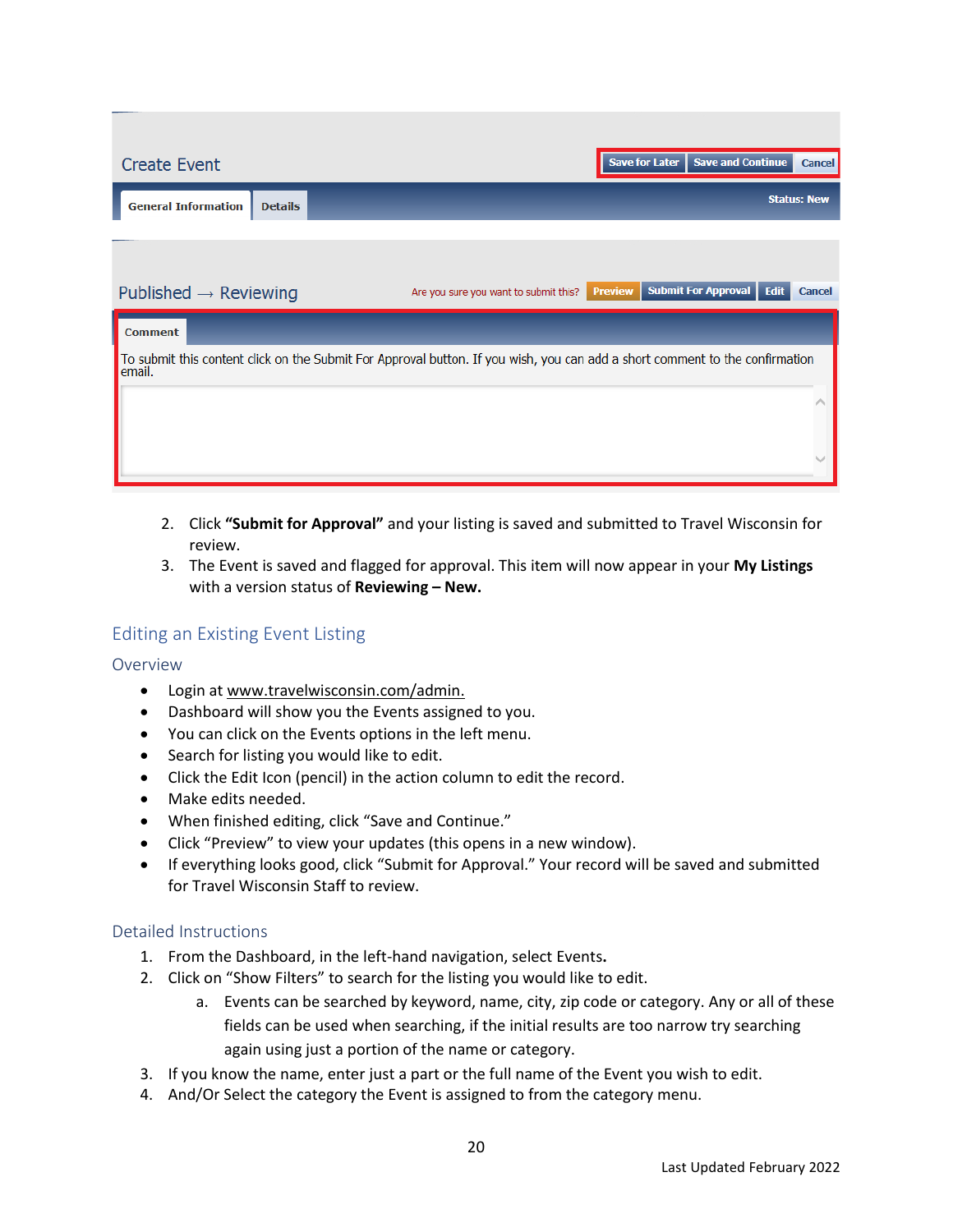- 5. Click on the **Filter** button.
- 6. If your Event appears below, click on the **Edit** Icon (the pencil icon) in the far-right column.
	- a. If you wish to preview the Travel item before beginning the Edit process, click on the **Preview** link (middle icon).

| <b>Manage Events</b>                                       |                  |                            |                                                                                                                                                                                                                                            |                                                                                                                                   |               |                                                                                                                                                                                                                                                                                                             | <b>Hide Filters</b>       |
|------------------------------------------------------------|------------------|----------------------------|--------------------------------------------------------------------------------------------------------------------------------------------------------------------------------------------------------------------------------------------|-----------------------------------------------------------------------------------------------------------------------------------|---------------|-------------------------------------------------------------------------------------------------------------------------------------------------------------------------------------------------------------------------------------------------------------------------------------------------------------|---------------------------|
| Keyword<br><b>Name</b><br>water tower<br><b>Cities</b>     | Id<br>Zip Code   | <b>TIL View All</b><br>Add | Category<br>Events<br><b>Arts and Culture</b><br>Architecture<br><b>Art Schools</b><br><b>Art Tours</b><br><b>Exhibits</b><br>History & Heritage<br><b>Native Culture</b><br>Performing Arts<br><b>Amusement Parks</b><br>Casinos & Gaming | <b>Museums &amp; Galleries</b><br><b>Entertainment and Attractions</b><br>Animals & Agriculture<br><b>Drive-In Movie Theatres</b> | $\checkmark$  | <b>Version Statuses</b><br>$\triangledown$ New<br>$\nabla$ In Process<br>$\blacktriangleright$ Reviewing<br>▿<br>Reviewing - New<br>$\blacktriangledown$<br>Published<br>$\blacktriangledown$<br>Returned<br>$\blacktriangleright$ Archive Request<br><b>Start Date</b><br><b>End Date</b><br><b>Filter</b> | <b>Reset Filter</b>       |
| <b>All Events</b><br><b>Expired</b>                        |                  | <b>Export Events</b>       |                                                                                                                                                                                                                                            | <b>Export For Arts Section</b>                                                                                                    |               | <b>Export For Monthly Format</b>                                                                                                                                                                                                                                                                            | <b>Add Event</b>          |
| Name<br>ID                                                 | City             | <b>Start Date</b>          | <b>End Date</b>                                                                                                                                                                                                                            | Updated                                                                                                                           | <b>Status</b> | Workflow<br>Action                                                                                                                                                                                                                                                                                          |                           |
| 1901 Water Tower Open Houses and<br>101129<br><b>Tours</b> | Fort<br>Atkinson | 9/2/2017                   | 10/6/2018                                                                                                                                                                                                                                  | 8/17/2017 11:00:47<br><b>AM</b>                                                                                                   |               | Published<br>÷.                                                                                                                                                                                                                                                                                             | $\mathsf{p}$<br>$\bullet$ |

#### *Edit Name:*

1. If the name of your event has changed, simply edit it here. Please refrain from using 1st Annual, 40th Annual, etc.

#### *Edit Summary:*

- 1. Edit the Summary or Description of your Event.
	- Use complete sentences.
	- Be descriptive of what may be unique at this event and include some detail as to what this event offers.
	- Do not use all capital letters.
	- Do not repeat information already entered in a specific field.
	- Review grammar and spelling.
	- Limit word count to 150 words.

#### *Edit Location and Contact Information:*

- 1. Edit the address/pin location if information has changed.
	- a. If pin is not in the correct location, drag and drop to correct location.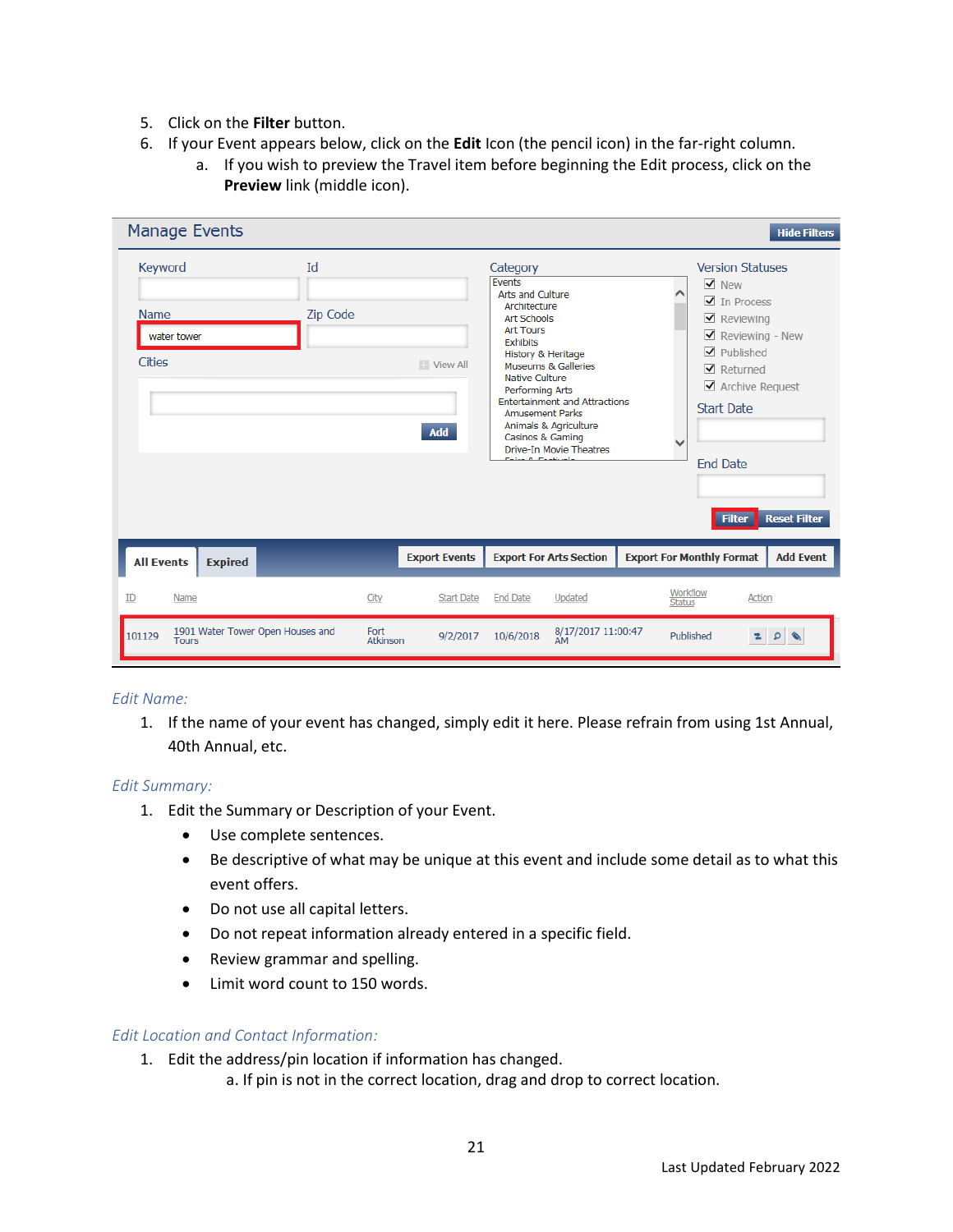- 2. Edit the phone number(s) if the information has changed (make sure the appropriate phone number type appears ie: information, toll –free, etc. from the drop down).
- 3. Edit the E-mail address and website address if the information has changed.
- 4. Edit the appropriate social media fields linking users directly to your social media page.

#### *Edit Event Date Information:*

- 1. Edit the date and time information if this information has changed. Be sure to remove old dates by entering the new dates in those fields.
- 2. If you are editing an Annual event and you are adding next year's dates and this year's event still has not happed, click on "Add Another Date Range" and add the next year's event dates. Do not remove dates from events that have not happened yet, as this is a live database and they will be removed from TravelWisconsin.com.

#### *Edit Additional Details to Listing:*

- 1. Select "Details" tab at the top of the page.
- 2. Primary Category: This is the category your listing will appear under

on [www.travelwisconsin.com.](http://www.travelwisconsin.com/) To edit the categories this record is in, click the plus sign (+) in front of the category to view the sub-categories. Click or unclick the appropriate primary and/or additional categories.

\*\* The Primary Category chosen will be the first or top category appearing on the Details page. Only ONE Primary category is allowed – select the most appropriate primary category. The categories appearing below the Primary category are the Additional categories this record has been placed in. Additional categories can be added if they are offered by this property/on this property – not close to or nearby. Always select the lowest level sub-category that applies.

#### *Edit Attributes:*

1. Review attribute information and make changes as necessary. According to the category(s) you have placed this record in, several attributes will appear. Review those attributes and check those that apply.

#### *Add/Delete Media Files:*

- 1. Select "Upload a File" to upload images that showcase your Event.
- 2. Select files from your local computer.
- 3. Images must have minimum dimensions of 800px wide and at least 400px high or larger. (Both of these conditions must be met for the images to be accepted). Horizontal images are preferred. Vertical images might be acceptable, but all images will be automatically cropped to 800x400 and results may not be usable. Please be sure to preview your images and remove if not acceptable.
- 4. To remove an image, click the red X. File will only be removed from the TravelWisconsin.com servers, not your local system or network servers.
- 5. To reorder an image drag it up or down to the order you would like.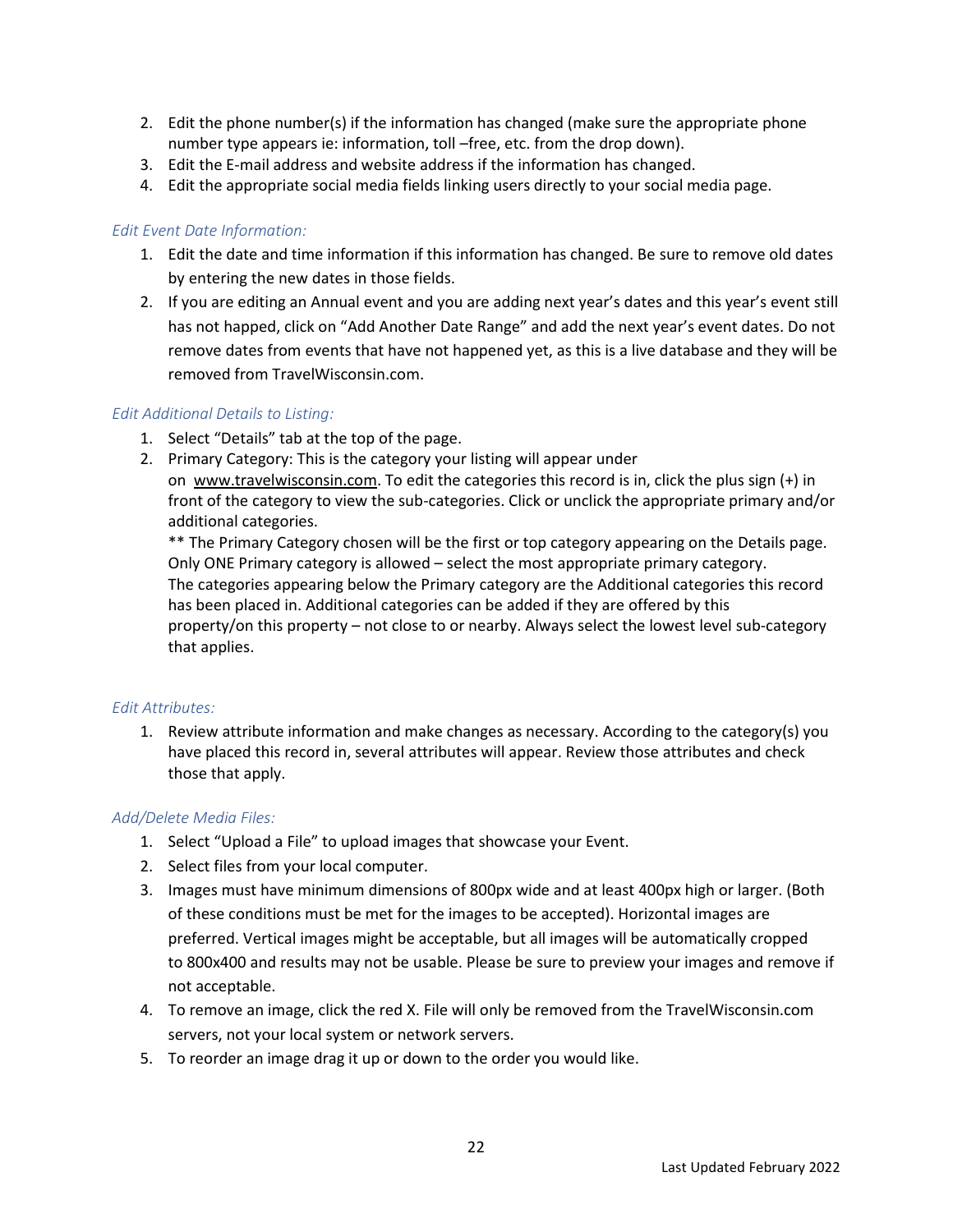#### *Reviewing an Event:*

1. Once all required fields are completed select "**Save and Continue**" at the top of the page. User will be notified of any incomplete/missed items and will not be able to save listing until all items are complete.

| <b>Create Event</b>                  |  | Save for Later   Save and Continue   Cancel |                    |
|--------------------------------------|--|---------------------------------------------|--------------------|
| <b>General Information   Details</b> |  |                                             | <b>Status: New</b> |
|                                      |  |                                             |                    |

- 2. From here click the **Preview** button.
- 3. A preview window will open in a new tab within your browser window.
	- This is how the Event will appear to readers on TravelWisconsin.com.
	- Review your listing to be sure photos and information is displaying correctly.
	- To close the preview window, close the tab.
- 4. If you wish to make further changes to the record, click the **Edit** button to return to the edit page.

| Published $\rightarrow$ Reviewing | Are you sure you want to submit this? Preview Submit For Approval Edit Cancel |  |  |
|-----------------------------------|-------------------------------------------------------------------------------|--|--|
| <b>Comment</b>                    |                                                                               |  |  |

#### *Saving an Item for Later:*

5. If additional information is needed to complete the Event listing, you can save your work to complete later by clicking the **Save for Later** button from the edit page.

| <b>Create Event</b>                |  | Save for Later   Save and Continue   Cancel |                    |
|------------------------------------|--|---------------------------------------------|--------------------|
| <b>General Information</b> Details |  |                                             | <b>Status: New</b> |

6. The Event is saved and will appear in your **My Listings** as **In Process** where you will be able to edit it once you have the missing information.

#### *Submit for Approval:*

*If the Event is complete, then you'll need to submit it for review before it can be posted on TravelWisconsin.com.*

1. Once you click on **Save and Continue** another window will pop-up asking you to add a comment about your listing (optional). The comment area is a textbox if you'd like to clarify or explain anything about the Event, the note will be displayed when the Event is reviewed by Travel Wisconsin staff. This can be a communication tool between you and the Travel Wisconsin staff or a placeholder for information.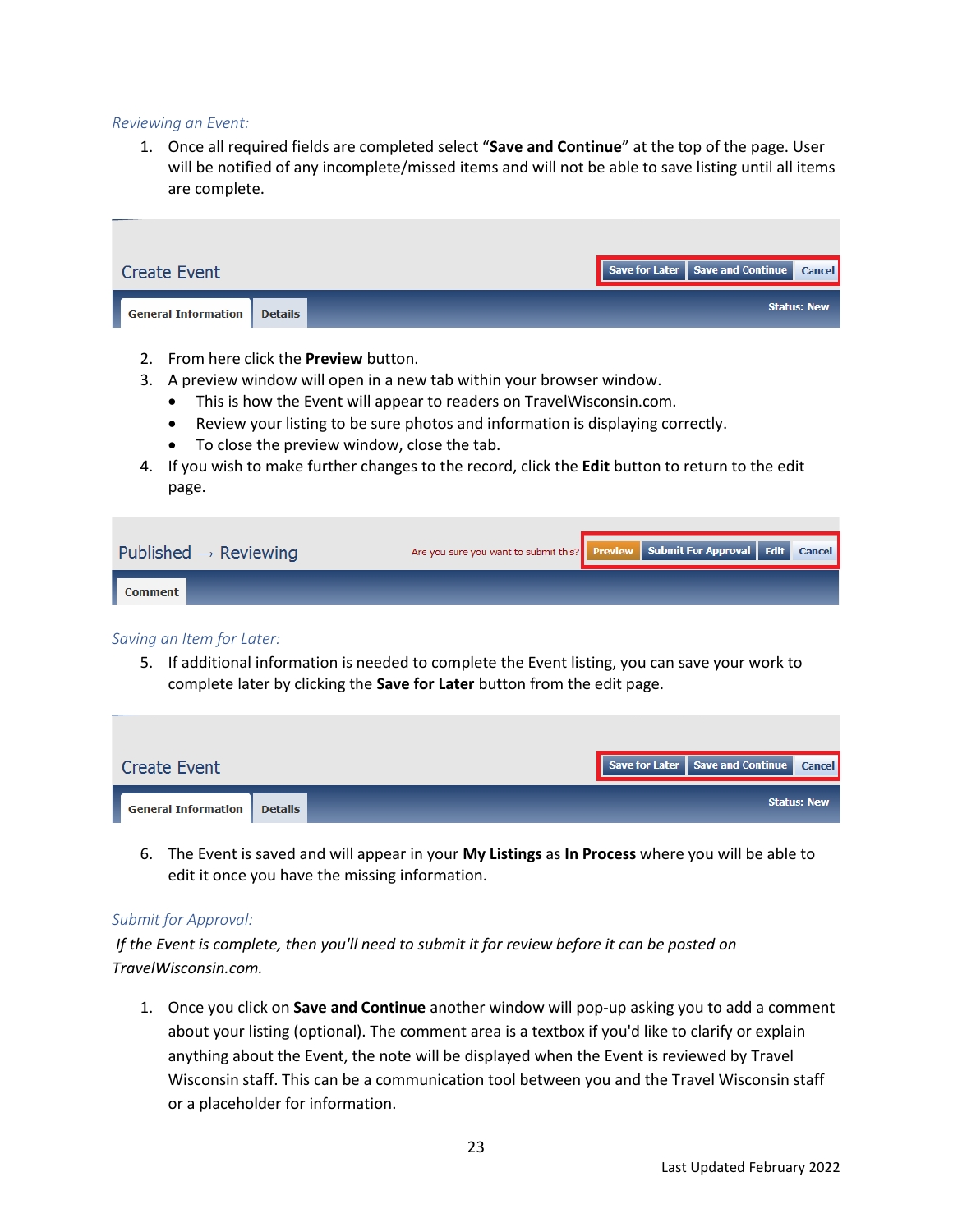| <b>Create Event</b>               |                |                                                                                                                              |                | Save for Later | <b>Save and Continue</b>   |      | Cancel             |
|-----------------------------------|----------------|------------------------------------------------------------------------------------------------------------------------------|----------------|----------------|----------------------------|------|--------------------|
| <b>General Information</b>        | <b>Details</b> |                                                                                                                              |                |                |                            |      | <b>Status: New</b> |
|                                   |                |                                                                                                                              |                |                |                            |      |                    |
| Published $\rightarrow$ Reviewing |                | Are you sure you want to submit this?                                                                                        | <b>Preview</b> |                | <b>Submit For Approval</b> | Edit | Cancel             |
| <b>Comment</b>                    |                |                                                                                                                              |                |                |                            |      |                    |
| email.                            |                | To submit this content click on the Submit For Approval button. If you wish, you can add a short comment to the confirmation |                |                |                            |      |                    |
|                                   |                |                                                                                                                              |                |                |                            |      |                    |
|                                   |                |                                                                                                                              |                |                |                            |      |                    |

- 2. Click **Submit for Approval** and your listing is saved and submitted to Travel Wisconsin for review.
- 3. The event is saved and flagged for approval. This item will now appear in your **My Listings** in the status of **Reviewing**.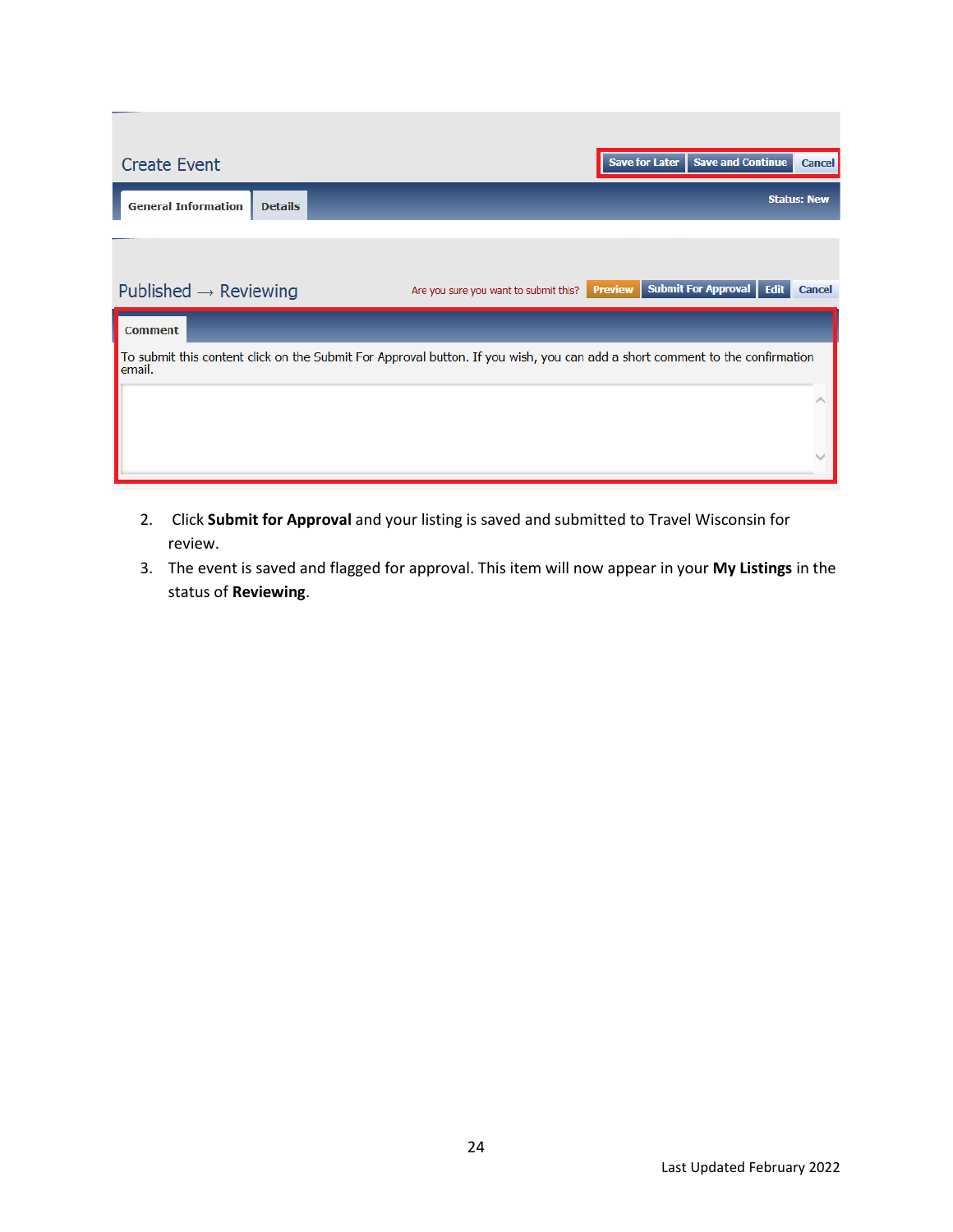# <span id="page-24-0"></span>LISTING AND EVENT CRITERIA

## **Listings & Events Guidelines for TravelWisconsin.com**

Our goal is to provide information on things to see and do in Wisconsin and utilize that information to attract travelers to choose our state over any other vacation destination. In an effort to ensure the information we are providing on our website serves that goal, we look at everything through the lens of a traveler and ask if it would help inform travel decisions. If not, and if posted, we run the risk of becoming irrelevant to our audience and being removed from their consideration set.

Approval/rejection of all submissions is at the sole discretion of Travel Wisconsin, which reserves the right to edit or refuse any listing. Occasionally listings that originally were denied may be approved by correcting your submission following the guidance provided. Once a listing is approved, it is the responsibility of the account owner to keep the information updated.

Please note that this criteria sheet is not all inclusive. Contact Travel Wisconsin directly with any questions or concerns, and we will happily provide additional help:

Database contact: Courtney Rinka, crinka@travelwisconsin.com. General Contact: Customer Service, tourismtourinfo@travelwisconsin.com.

The following guidelines will help you determine if your listing or event qualifies for being posted on TravelWisconsin.com.

#### **ALL listings must meet the minimum qualifications below:**

- Only businesses with a physical address within Wisconsin state borders will be able to have a listing on TravelWisconsin.com.
- A business's physical location or headquarters will determine the city/region the listing is connected to on our website.
- Businesses must offer a leisure tourism-related activity or place to stay.
- Businesses must be open to the public and have regular hours. No businesses that are "by appointment only" will be listed.
- Draw travelers from outside of the immediate community.
- Include a web address and/or social links for more information.

By submitting content and photos to a listing on TravelWisconsin.com, you are confirming that all assets, both written and visual, are your property and that you/the business have the rights to all information on the listing.

By submitting content and photos to a listing on our website, you are allowing Travel Wisconsin to use the information/photos for marketing purposes beyond TravelWisconsin.com.

#### **Examples of businesses generally** *NOT* **eligible for our database:**

- Standard retail establishments (e.g. grocery stores, hardware stores, pharmacies, salons, etc.)
- Fast food chains